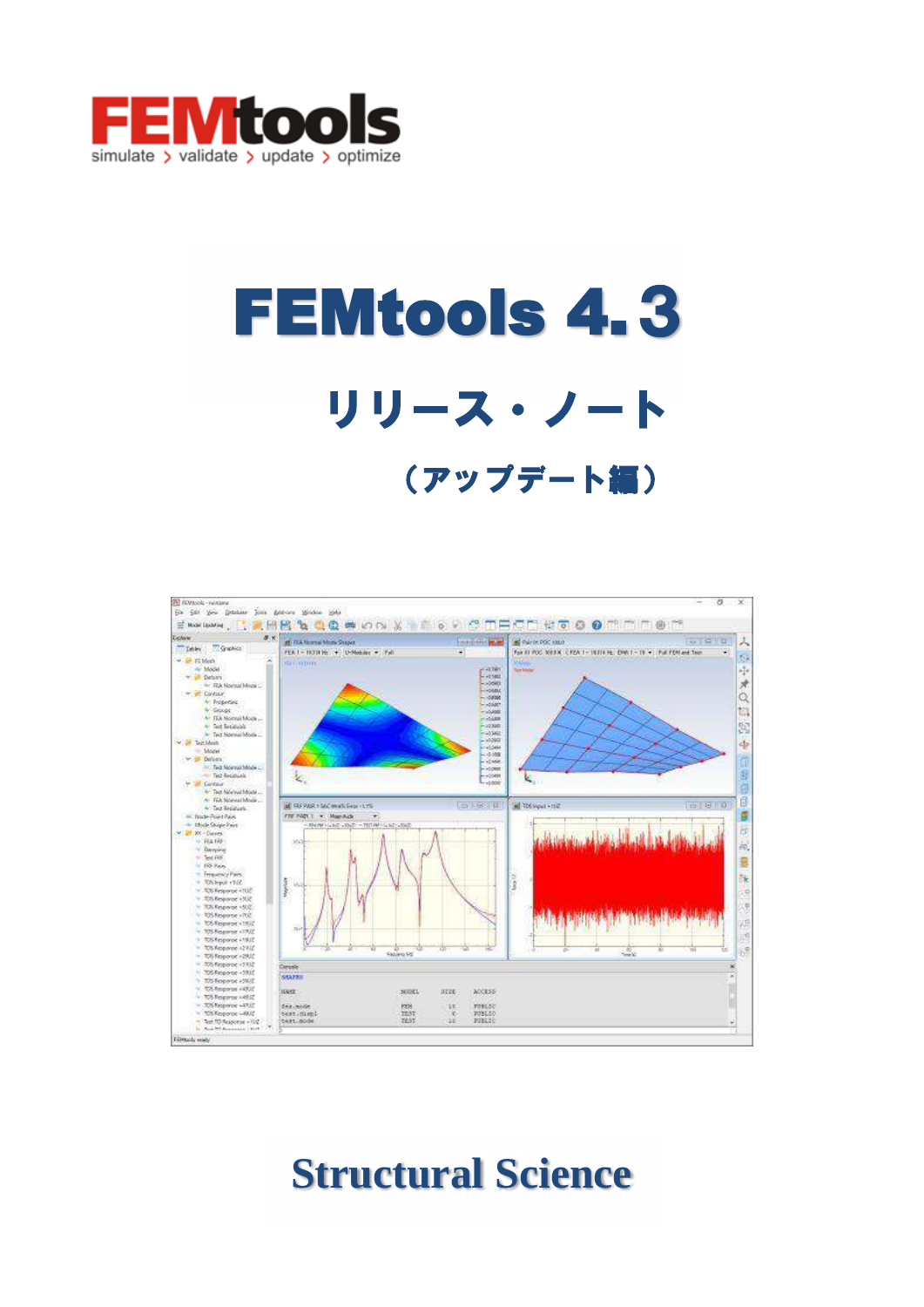# **FEMtools 4.3** 更新情報

FEMtools 4.3 は、FEMtools フレームワーク、データ・インターフェイス、解析ツールの改良をもたらす主な 新バージョンです。さらに、このバージョンは Windows11 と互換性を保つためにテストされる最初のバージ ョンです。

FE データ・インターフェイスおよびドライバーは FE インターフェイス・プログラムの現行版をサポートす るために更新されます。

- ANSYS 2022.1  $\#$  $\#$  $\div$   $\vdash$
- MSC.Nastran 2021.4 サポート
- Simcenter (NX) Nastran 2022.1  $\forall \forall \neg \neg \neg$
- ABAQUS 2022  $\forall x \forall -$
- SAP 2000年v23.3.1 サポート

FEMtools 内部要素ライブラリ、メッシュ・ビューアおよび ABAQUS、ANSYS、NASTRAN インターフェイ スのリニア・シェープ・二次ピラミッド要素をサポートします。

このバージョンは、v4.2 のリリースに関するメンテナンス・リリースを統合します。

これらの変更についての詳細情報は次のセクションに含まれています。

# インストレーション、ライセンス、構成

#### インストレーション

- Windows11 のサポート
- Windows10 FEMtools インストーラーでレポートされたエラー ("Error 1606") を解決するために修正さ れ、システム・アカウントを使用し、マイクロソフトとシステム・センター・コンフィギュレーション・ マネージャ (SCCM) をインストールします。また、次のエラーに遭遇する場合、

Error 1606. Could not access network location (ネットワークにアクセスすることができない) 次例のような DESKTOPDIR 変数の指定により、この問題を解決することもできます。 FT430\_WIN64.EXE /S ALLUSERS=TRUE DESKTOPDIR="C:¥Users¥Public¥Desktop"

DESKTOPDIR はデスクトップ・ショートカット用のターゲット・ディレクトリーです。これは、Windows フォルダーのデフォルト・セットです。

より詳細に関しては、FEMtools Getting Started manual 3 章のインストールと構成、Windows サイレンス· インストールを参照してください。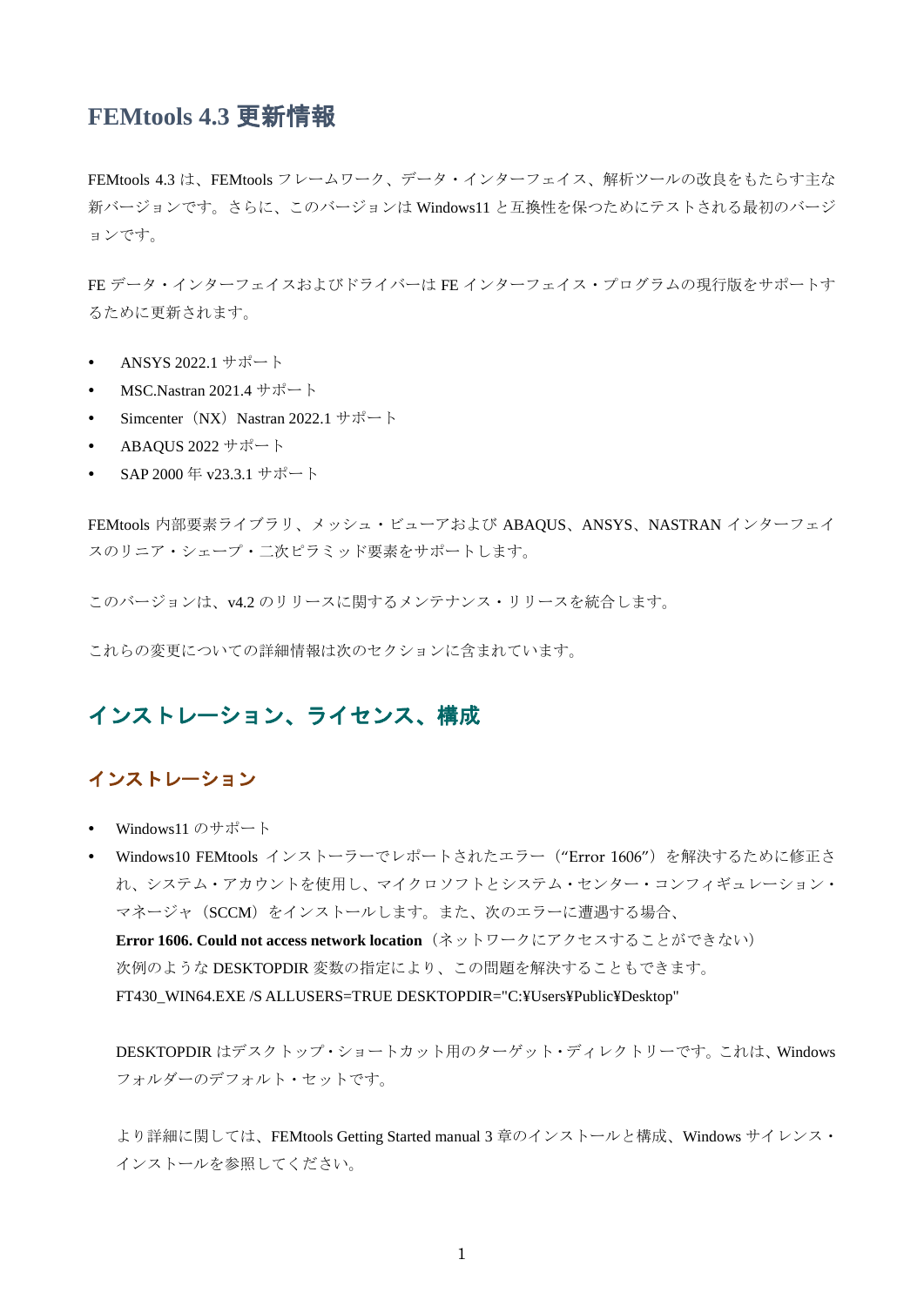# ライセンス

ユーティリティ・プログラム crlmhostid.exe、wrlmhostid.exe ユーティリティのコマンドライン・バージョンは、 FEMtools binaries フォルダーに加えられます。このユーティリティ・プログラムはコンソール中で利用可能な hostid を返すために使用されます。テキストファイル中でそれらを捕らえるには、次例のような myfile.txt を 使用してください。

crlmhostid>myfile.txt あるいはコンソール・ウィンドウで、

|                   | C:\femtools\4.3\bin win64>crlmhostid |
|-------------------|--------------------------------------|
| Ethernet Hostid : |                                      |
| Disk Serial # :   |                                      |
| System Hostid     | $-1$                                 |
| Username Hostid : |                                      |
| Hostname Hostid : |                                      |
| Internet Hostid : |                                      |
| UUID Hostid :     |                                      |

#### 構成

Settings ダイアログボックスは Design of Experiments /Response Surface Modelling (実験計画法/応答表面モ デリングの解析セッティングを含んでいます。

Exponential Sampling Scale (指数サンプルリングスケール)の使用方法 (SET DOE SCALE コマンド参照) RSM ソルバーの使用方法 (SET DOE RSMSOLVER コマンド参照)

| arameters                            |     |
|--------------------------------------|-----|
| Analysis                             |     |
| Server and Solvers                   |     |
| <b>Element Matrices</b>              |     |
| System Matrix Reduction              |     |
| Static Analysis<br>×                 |     |
| Modes Analysis<br>D.                 |     |
| Modal Based Assembly<br>D.           |     |
| Spatial Model Correlation            |     |
| Shape Correlation Analysis<br>$\sim$ |     |
| Sensitivity Analysis<br>к            |     |
| Model Updating<br>y.                 |     |
| Design of Experiments / Response     |     |
| <b>DOE Design</b>                    | 4.  |
| Number of Samples                    | o   |
| Sampling Levels                      |     |
| Central Composite Design-            |     |
| Latin Hypercube Type                 |     |
| Number of Trials                     | 500 |
| <b>User Defined Design Script</b>    |     |
| Response Surface Order               |     |
| Exponential Sampling Scale           |     |
| Use the RSM Solver                   |     |
| <b>External Solvers</b>              |     |

これらのセッティングのデフォルト値は、doe.logscale と doe.rsmsolver を使用し、factory.ini に加えられま す。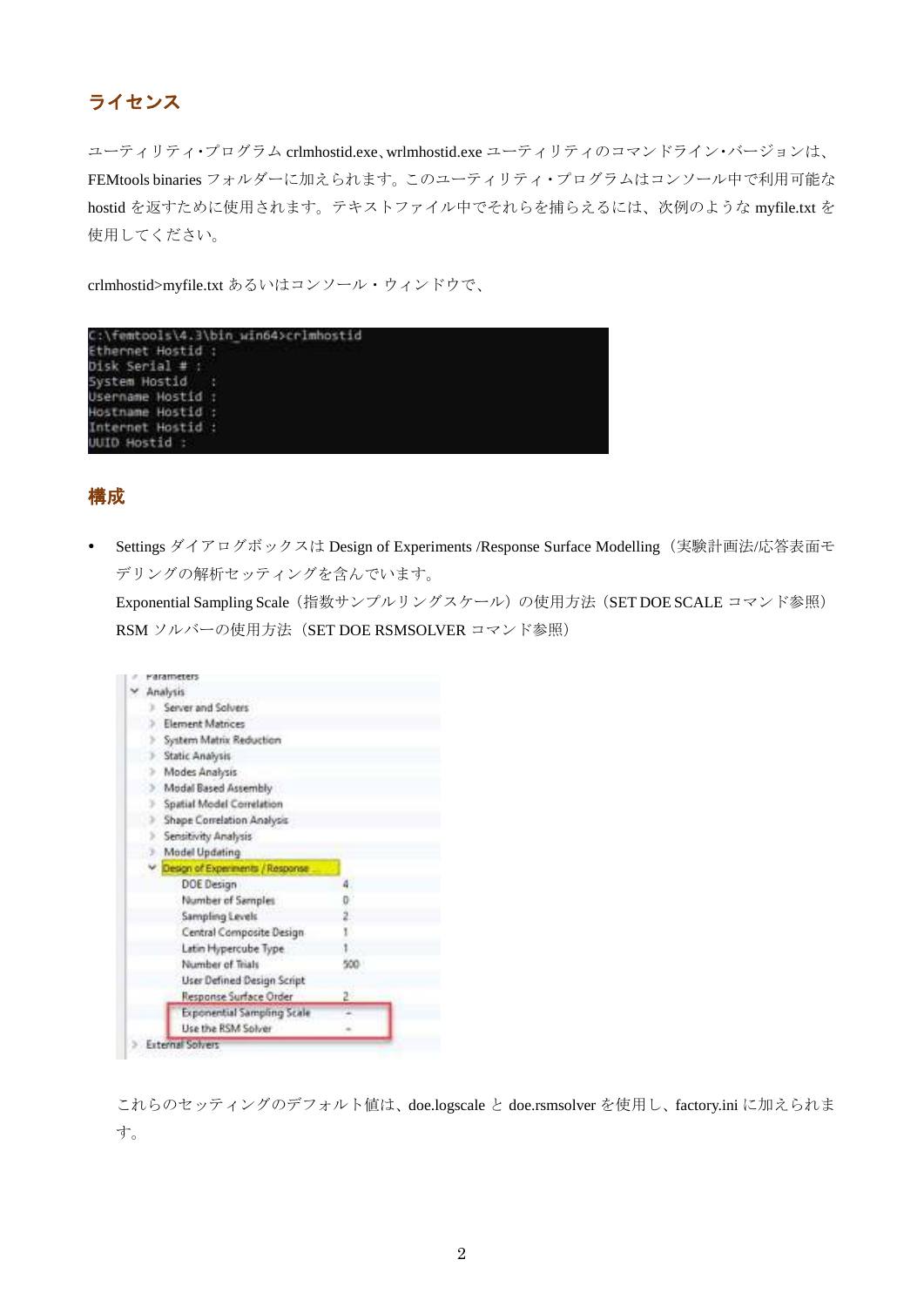#### ドキュメンテーションの変更

FEMtools ドキュメンテーションはこのリリースによって更新されます。 マニュアルの構成に変更はありません。

## 例題変更

- FRFベース・アセンブリ (FBA) を使用し、吸収器のシミュレーションを実証するために、新しい例題フ オルダー..¥examples¥dynamic¥fba¥tuned absorber を加えました。 フォルダーには次のような例題が含まれます。
	- テスト・データと FE FRF に適用された FBA を使用。
	- テスト・データとテスト FRF に適用された FBA を使用。
	- FE モデルと FE FRF に適用された FBA の使用。

参考として、スプリングダンパーと質量要素を使用し、有限要素モデル中の吸収器をシミュレートする 方法を示します。

この例は、次の吸収器シミュレーション例題においても補語します。

..¥examples¥dynamic¥mba¥tuned\_absorber

..¥examples¥dynamic¥fba¥sms\_beam¥sms\_ta.cmd

- ..¥examples¥updating¥text parameters¥abaqus の例は、デフォルトで ODB ファイルを使用します。INP フ ァイルは、FIL と ODB ファイル (\*FREQUENCY card を追加するために SIM=NO を帰着する) の両方を 生成するために修正されます。また、カスタム ABAQUS ドライバ・スクリプト abaqus custom.bas は FIL またはODB を指定する重要な FORMAT をサポートするために修正されます。
- ..¥examples¥updating¥plate\_modal¥run06k\_se.cmd コマンド・スクリプトでスーパー要素 (SELEM) 縮小が 行われます。ノード、ノードポイントペア・テーブル、DOFペア・テーブルを取り除くことが、全てを 取り除かれる代わりに行われます。以前、DOFペア・テーブル、マスターDOF がペアになったノードを 定義するためノードを取り除きモデルを圧縮する場合に、ペアになったノードを取り除くことなくアッ プデートされ、ノードの全面的な数が縮小されるので、ノード・インデックスは最新版を必要とします。 この状況が検知されます。
- 例題..¥examples¥dynamic¥selem¥nastran\_op4 がフォーマットされていない OP4 ファイルの使用を実証す るために更新しました。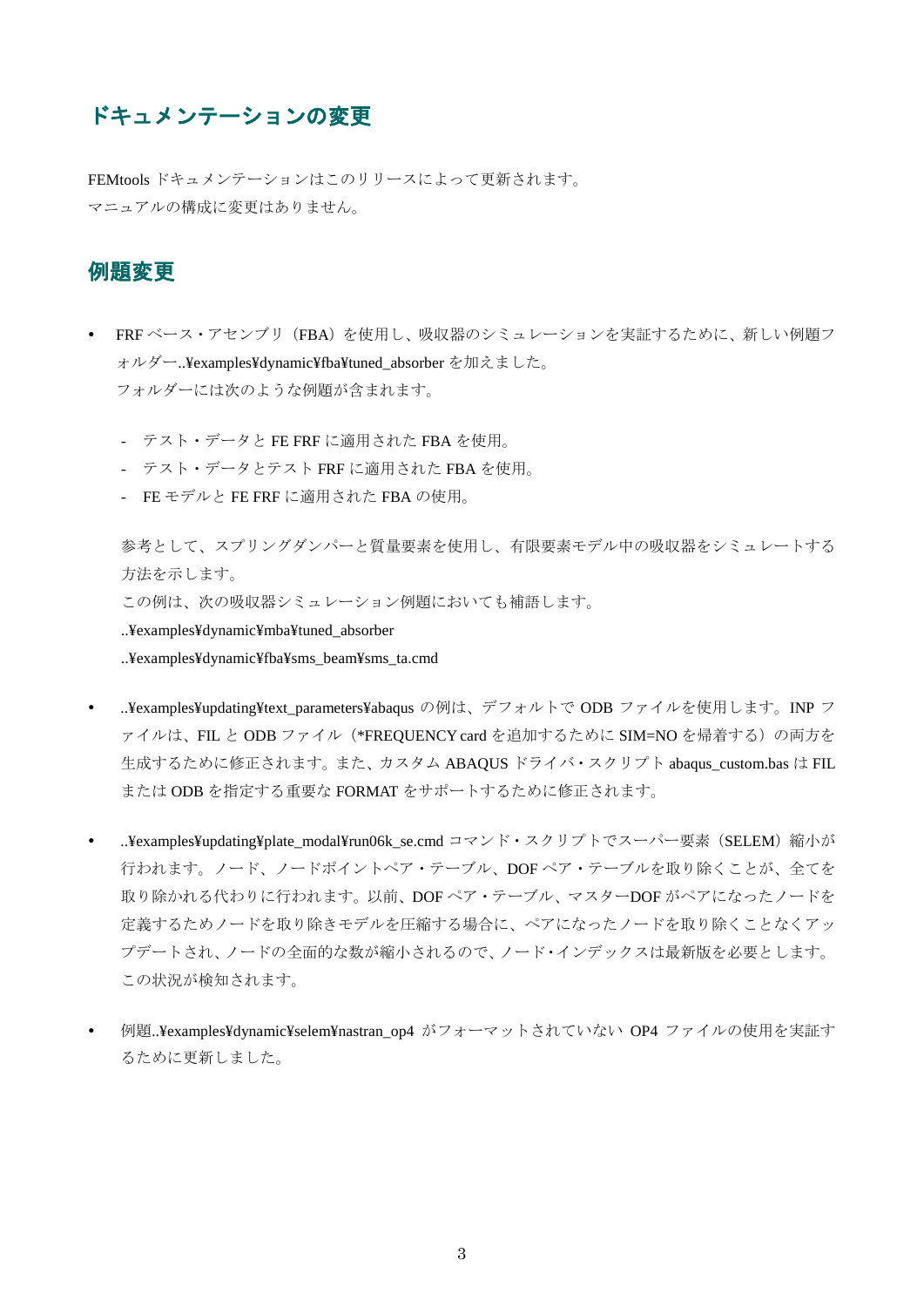#### **FEMtools フレームワーク**

#### データベース管理

- コマンド MODIFY DOF は、新しいアクティブな DOF へのシェープ変換と無効な DOF を使用する場合 をレポートします。
- **-** expset.bas と impset.bas インターフェイス・スクリプトが削除され、新しい標準コマンド EXPORT SET と IMPORT SET に取り替えられます。それらはテキストファイルに1セットのアイテムをエクスポー トするかテキストファイルから1セットのアイテムをインポートするために使用されます。
- 新しい補語が、ELEMENT 選択シンタックスに加えられます。
	- 補語 ADJACENT elist は指定された要素リスト (elist) に隣接している要素をすべて選択するために 追加されます。
	- 補語 ATTACHED elist は指定された要素リスト (elist) に付けられる要素をすべて選択するために追 加されます。
	- 補語 BYFACE elist は指定された要素リスト (elist) と同じ飛行機にある要素をすべて選択するために 追加されます。

これらの変更は、Picking パネルを備えた選択と同じ方法でコマンド言語によって要素を選択すること を可能にします。

BC2SPRING コマンドおよび関連するダイアログボックスは新しい補語 GEOMETRY と TARGET をサポー トするために修正されます。

**GEOMETRY** はスプリング要素の幾何学 ID を指定します。また、不確定の場合は、0 に指定してくださ い。すると、次の新しい要素幾何学書は各生成されたスプリング要素に自動的に割り当てられます。 TARGETは、生成されたスプリング要素のリストを備えた要素セットID を指定します。セットID が既に 使用される場合、既存のセットが上書きされます。

| Node Selection                                | <b>DE</b> |
|-----------------------------------------------|-----------|
| Boundary Nodes   MI                           | Cancel    |
| Spring Stiffness Consomerts                   | Help      |
| $Nx + 0$                                      |           |
| $E$ $S_{F}$ : $\alpha$                        |           |
| Ket a                                         |           |
| $-$ HKT $-0$                                  |           |
| EHVI 0                                        |           |
| $\Box$ He: 0                                  |           |
| Settings                                      |           |
| Only add-spring components for the blocked BC |           |
|                                               |           |
| Target geometry ID                            |           |

BC 変換スプリング・ダイアログボックス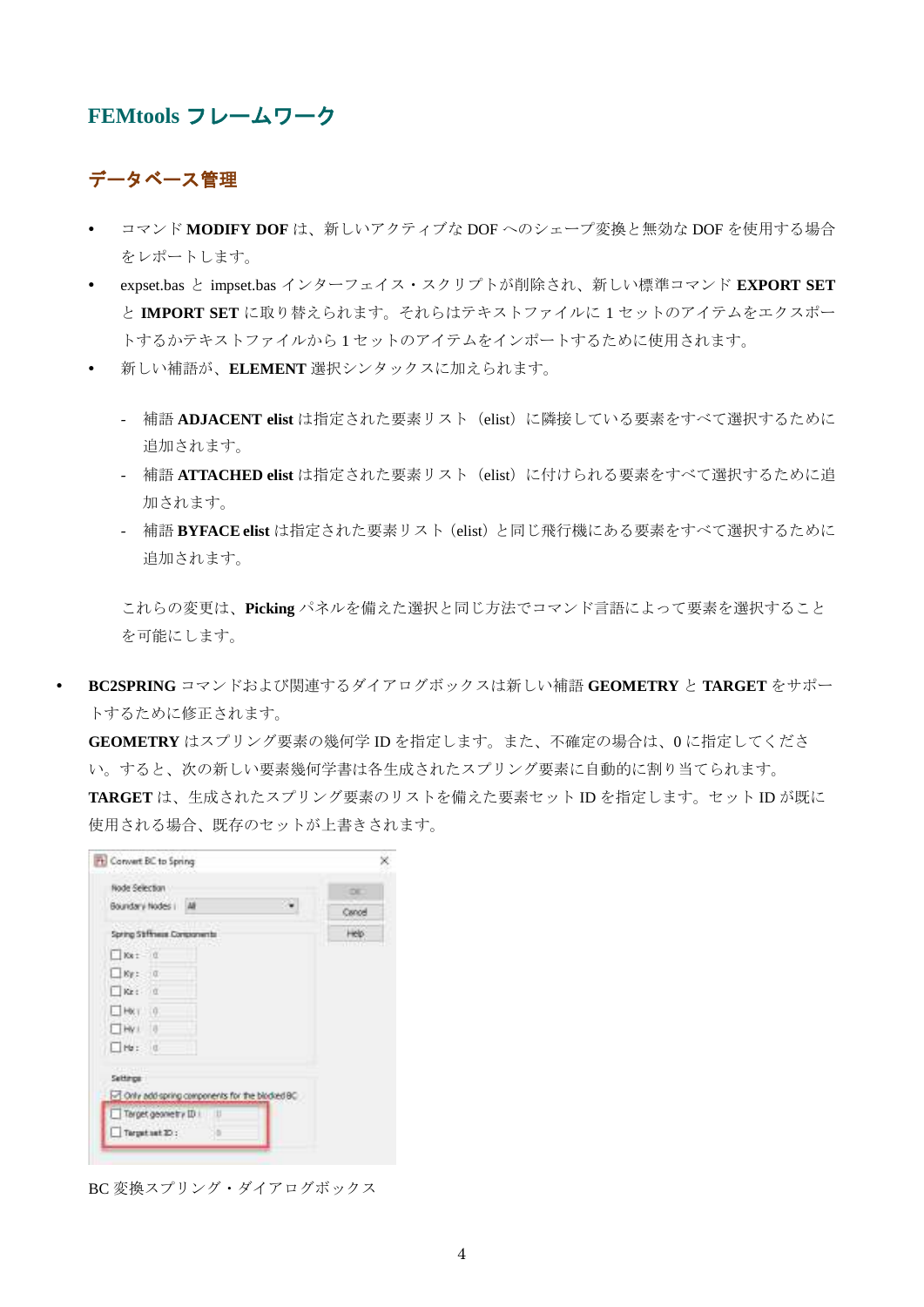# ユーザー・インターフェイス

• 次のテーブルは、Explorer の右クリック·メニューから直接エクスポートすることができます。 Node-Point Pairs

DOF Pairs

Mode Shape Pairs

|  |  |             | Correlation: FE - Test                                    |                                             |                               |
|--|--|-------------|-----------------------------------------------------------|---------------------------------------------|-------------------------------|
|  |  | 匪<br>ш<br>囲 | Node-Poin<br><b>DOF Pairs</b><br>Mode Shap<br>Modal Assur | View in New Window<br>View in Active Window |                               |
|  |  | Sets        |                                                           | Export Node-Point Pairs to Text File        |                               |
|  |  |             |                                                           |                                             | View Node-Point Pairs on Mesh |
|  |  |             |                                                           | <b>Clear All Node-Point Pairs</b>           |                               |

• Manual Sensor Selection と Automated Sensor Selection メニューアイテムの位置は、Pretest Analysis サブ

メニュー (Tools メニュー)で切り替えられます。

| Pretest Analysis                |    | Modal Effective Mass Fraction (MEF)  |
|---------------------------------|----|--------------------------------------|
| <b>Correlation Analysis</b>     | ▶  | Mode Participation Analysis (MPA)    |
| Responses                       |    | Normalized Modal Displacements (NMD) |
| <b>Correlation Coefficients</b> |    | Normalized Kinetic Energy (NKE)      |
| Parameters                      |    | Mode Participation Map (MPM)         |
| Sensitivity Analysis            | ь  | Mass Loading Sensitivity (MLS)       |
| Probabilistic Analysis          | ▶  | Initialize FE Model                  |
| Design Of Experiments           | þ. | Manual Sensor Selection              |
| Model Updating                  | þ. | Automated Sensor Selection           |
| <b>CONTRACTOR COMMITMENT</b>    |    | Rotate Sensors                       |

# ダイアログボックス

• Database Dimensions ダイアログボックスはデータベース中で 5-noded のリニア・シェープと 13-noded 二次のピラミッド要素数を示します。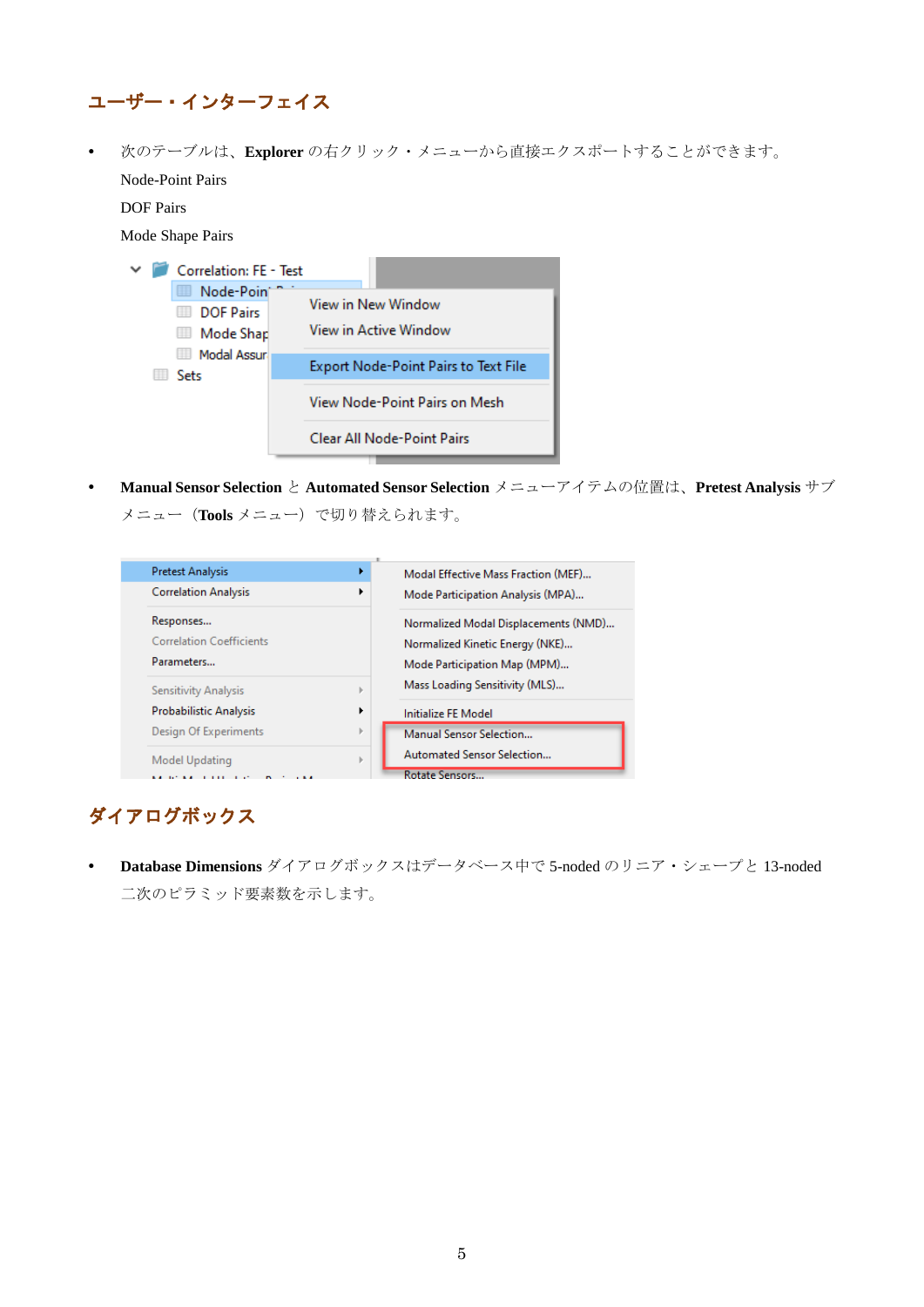| FF Model<br><b>Test Model</b>                                                            |                                                             |                                                                                                                      |                                                                                    |                                                                              |                                                        |  |
|------------------------------------------------------------------------------------------|-------------------------------------------------------------|----------------------------------------------------------------------------------------------------------------------|------------------------------------------------------------------------------------|------------------------------------------------------------------------------|--------------------------------------------------------|--|
| Maximum Model Size:                                                                      | 0.589276                                                    |                                                                                                                      |                                                                                    | Point:                                                                       | 62                                                     |  |
| Xmin:<br>Ymin:<br>Zmin:<br>Nodes:<br>Materials:<br>Number of DOF: 8628336<br>DOF / node: | $-203F + 0$<br>$-.203E + 0$<br>$-.203E + 0$<br>1438056<br>۰ | Xmax:<br>Ymax:<br>Zmax:<br>Elements:<br>Geometries:<br>Dimension:<br>VI ∪X<br>V ∪Y<br>$\sqrt{ }$ RX<br>$\sqrt{ }$ RY | $0.203E + 0$<br>$0.203E + 0$<br>$0.386E + 0$<br>830931<br>405<br>3<br>√ ∪z<br>M RZ | line2:<br>Line3 :<br>Tria3:<br>Tria6:<br>Quad4:<br>Quad8:<br>Teta:<br>Tet10: | 185<br>0<br>9227<br>7432<br>193762<br>0<br>0<br>353309 |  |
| Load Cases:<br>Forces:<br>Local CS:                                                      | 0<br>o<br>200                                               | Boundary conditions:<br>Pressures :                                                                                  | 1<br>n                                                                             | Pyra5:<br>Pyr 13 :<br>Hex8:                                                  | $\overline{0}$<br>0<br>261431                          |  |
| Mass matrices :<br>Modes:<br>FRF:<br>Master DOF:<br><b>Reduced matrices:</b>             | 830931<br>10<br>0<br>8628336                                | Stiffness matrices:<br>ODS:<br><b>Stiffness</b>                                                                      | 830931<br>٥<br>Mass                                                                | Hex20:<br>Pen6 :<br>Pen 15 :<br>CWeld:<br>RBF2:<br>RBE3 :                    | 0<br>5523<br>0<br>0<br>622<br>48                       |  |
| Sets:                                                                                    | 405                                                         |                                                                                                                      |                                                                                    | RBAR:<br>MPC:                                                                | 195<br>0                                               |  |

Database Dimensions ダイアログボックス

## グラフィックス

- 縮小モードシェープ・ペア・プロットはテスト・ポイント接続("trace lines") が定義されない場合をサ ポートします。
- FEMtools メッシュ・ビューアは 5-node と 13-noded ピラミッド要素をサポートします。
- 投射図法を使用することはローカルのマトリックス・グラフィックス・ウィンドウにのみ当てはまり、 デフォルト・セッティングを変更しません。
- Print Graphics ダイアログボックスを備えた印刷の品質は高精度グラフィックスとラベルを使用できる ように改善されました。

# レポーティング

- オートメーション・スクリプト wgif.bas と wffmpeg.bas は書き直されました。それらのスクリプトはグ ラフィックス・ファイルのシーケンスから GIF あるいは AVI のビデオファイルを生成する ImageMagick と ffmpeg のようなサードパーティ・ツールの使用を自動化します。 これらのスクリプトは、Linux OS 上の GIF か AVI のビデオファイルを生成するように主として意図さ れます。しかしながら、それらはAVI ファイルあるいは一連のビットマップ・ファイルをエクスポー トする代わりとして Windows 上で使用することができます。 新しいコードは Windows と Linux の間で一体になっています。また、既知のバグが修正され、各スク リプトのヘッダーは使用法に関する注釈を含んでいます。それらについて は、.¥scripts¥utilities¥wgif.bas 、.¥scripts¥utilities¥wffmpeg.bas、FEMtools Getting Started manual, Chapter 5, Running FEMtools, Reporting, Exporting Animated Shapes to File を参照してください。
- コマンド PRETEST EXPORT は、uni-軸、tri-軸のセンサーが選択されている場合、正確にセンサーの数 をレポートします。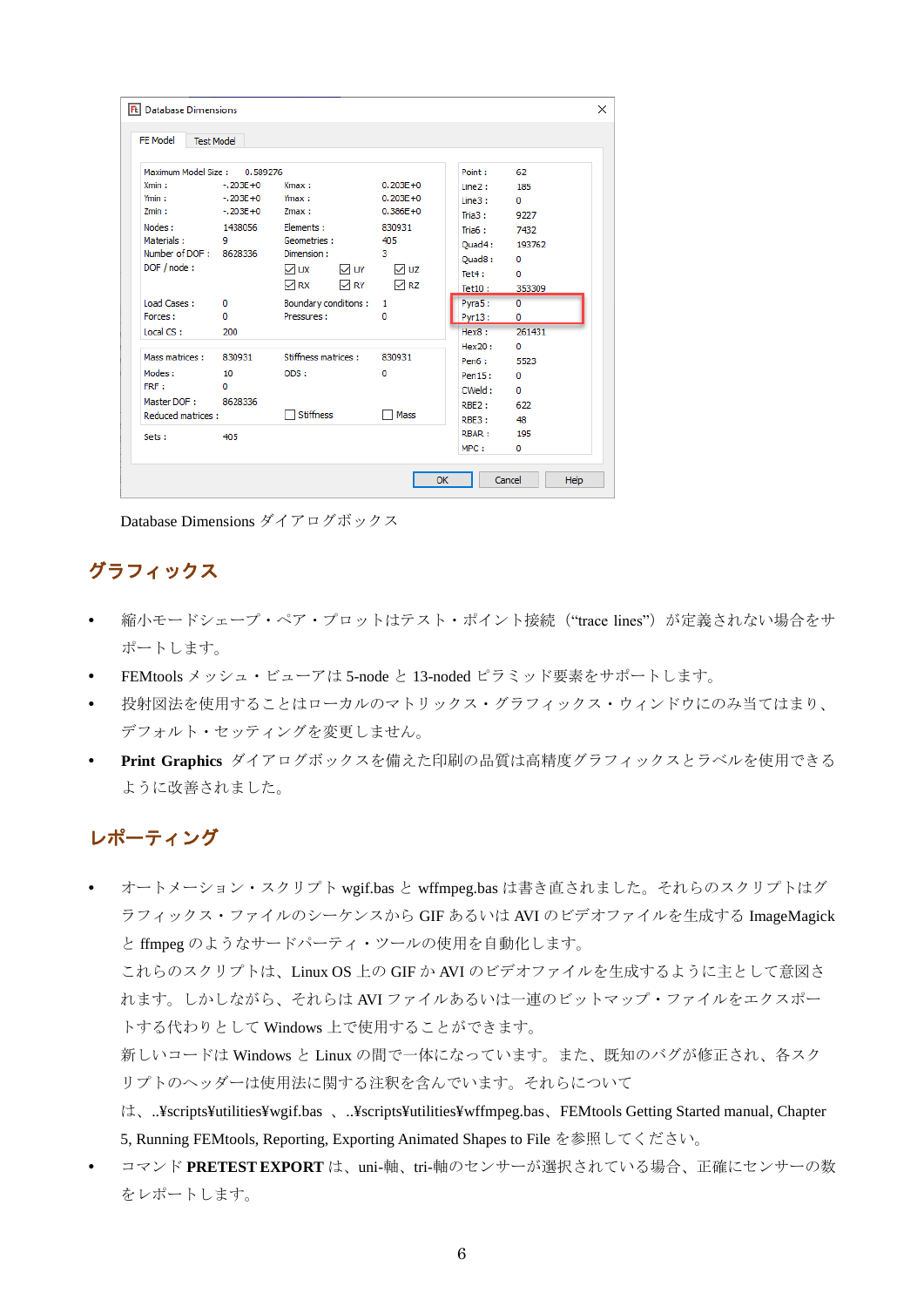# インターフェイス・プログラム・スクリプト

次のユーティリティ・スクリプトが..¥scripts¥interfaces に追加されました。

| ¥nastran¥rselemop4.bas | OP4 ファイルや関連する PCH ファイルを使用し、NASTRAN スーパー要   |
|------------------------|--------------------------------------------|
|                        | 素マトリックスをインポートする場合、'unformatted'OP4 のサポートが加 |
|                        | えられました。                                    |
| ¥diana¥expdiana.bas    | DIANADAT ファイル (DIANAFE プログラム用の入力データファイル)を  |
|                        | 書くためのスクリプトの準備段階が追加されます。より詳細については、          |
|                        | スクリプト・ヘッダーを参照してください。                       |
| ¥diana¥impdiana.bas    | ピラミッド要素のサポートが加えられます。FEMtools のより古いバージョ     |
|                        | ンとの互換性は、TET4 あるいは HEXA8 へピラミッド要素を分割するこ     |
|                        | とにより加えられます。                                |

# ユーティリティとデモンストレーション・プログラムスクリプト

次のスクリプトが..¥scripts¥utilities に追加されました。

| writeavi.bas         | AVI ファイル生成の自動化                                |
|----------------------|-----------------------------------------------|
| convert_pressure.bas | 圧力荷重の節点静的荷重へ変換                                |
| set2spring.bas       | ノード接続に基づいて、1セットの要素中の要素を LINE2 要素に変換しま         |
|                      | す。LINE2 要素幾何学データと材料 ID は埋め込まれコード中で修正され        |
|                      | るに違いありません。あるいは、それらは他のコマンドで修正することが             |
|                      | できます。例えば、これらの幾何学データと材料 ID はスプリング要素を           |
|                      | 定義するために使用することができます。現在、このスクリプトは単に              |
|                      | HEXA8 と PENT6 の要素を変換します。しかし、他の要素に対する拡張も       |
|                      | 間近です。                                         |
| hex2pyr.bas          | hex2pyr.bas は、HEXA8 中で付加的な中央ノードを作成し、その後、HEXA8 |
|                      | の各フェイスを連続的に使用し、6 つのピラミッド要素を生成することに            |
|                      | より、PYRA5 への HEXA8 要素と中央ノードを変換します。             |

次のスクリプトが..¥scripts¥demo に追加されました。

| scale_ods.bas  | FE ODS に与えられたスケール・ファクターを掛けます。このデモンスト      |
|----------------|-------------------------------------------|
|                | レーション・スクリプトではスケール・ファクターは0にセットされます。        |
|                | 補語コードは、例えば実稼働スケール・ファクター (DSF) を初期化する      |
|                | ことが要求されます。                                |
| my_pscript.bas | アップデート・ループをカスタマイズするためにパラメータ・スクリプト         |
|                | の使用を実証します。パラメータ・スクリプトは SET TUNE PSCRIPT で |
|                | 指定されます。例題のスクリプトは絶対最大値パラメータ値を.75 にしま       |
|                | す。                                        |
| my_iscript.bas | iが反復番号である場合、すべての反復で名前「MAC-i」を備えたマトリッ      |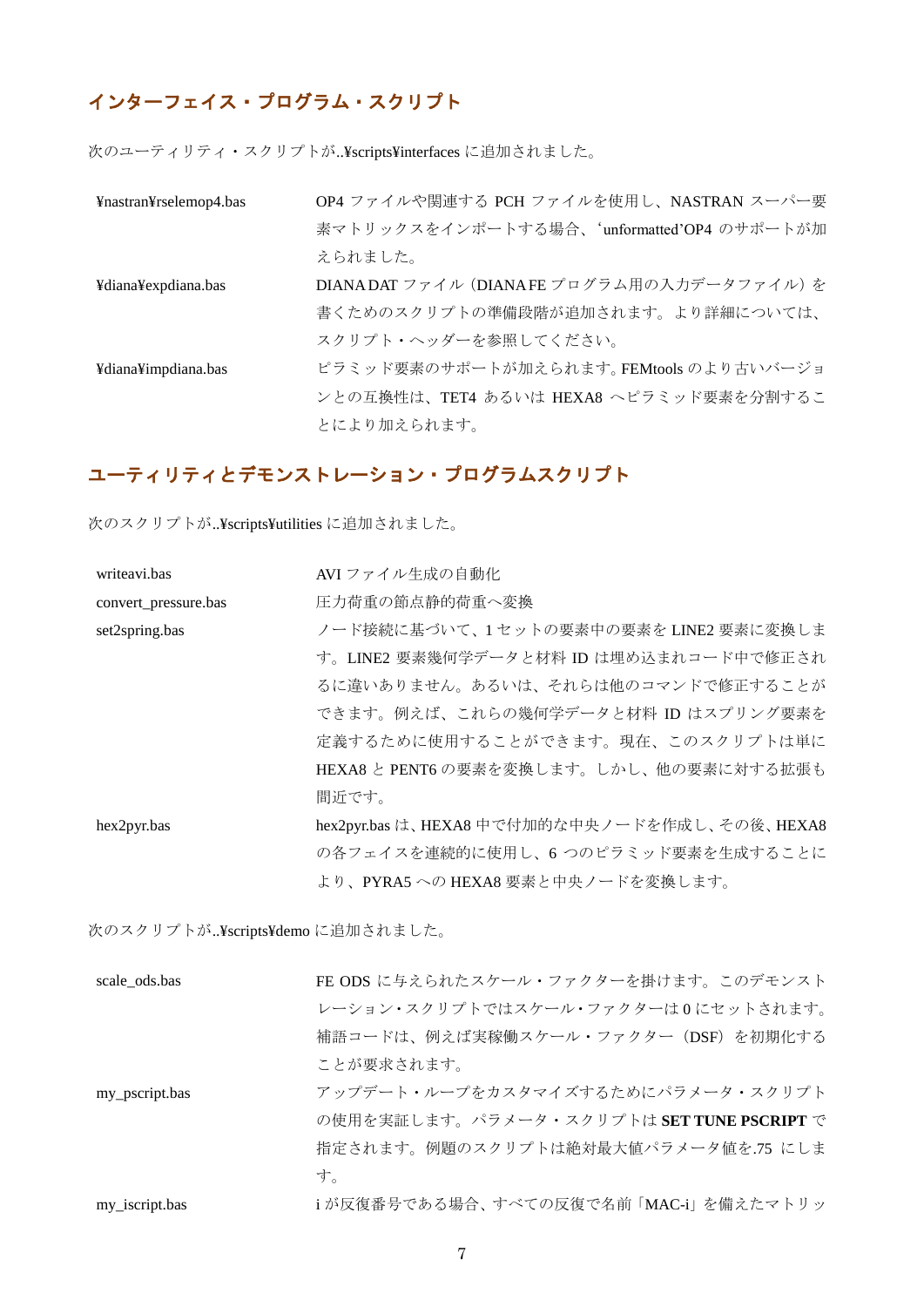クスで MAC マトリックスを保存する方法を実証してください。このスク リプトは、SET TUNE ISCRIPT コマンドで参照付けなければなりません。

#### 有限要素解析

#### ピラミッド要素タイプ

自動メッシュ生成アルゴリズムは、一般に、幾何学核心中の6面体 (hex) 要素、魔力間の推移の要素の役割 をする幾何学とピラミッドの要素の境界での四面体 (tet) 要素および tet トポロジーと共に、混合メッシュを 生成します。

以前は、hex と tet 要素だけが FEMtools の中で使用されました。ピラミッド要素は既存のモデルとして、hex 要素(ピラミッドでの4つのノード、トップの位置)、あるいは2つの tet 要素に変換されます。

FEMtools 4.3 は、ピラミッド要素のサポートを導入します。それらのリニア・シェープ、二次シェープのラベ ルには、PYRA5 (5-ノード)、PYRA13 (13-ノード) が付けられてサポートされます。



PYRA5 と PYR13 ピラミッド要素幾何学とノード接続

ANSYS CDB、NASTRAN バルクデータ・ファイルと ABAOUS INP ファイルのメッシュ読み込みおよび書き 込みは、一致する要素タイプをサポートし、内部 FEMtools データベース用に必要な変換を行います。

FEMtools メッシュ・ビューアはピラミッド要素をサポートします。

歪みおよびストレス計算と同様に静解析、モーダル解析、動解析のための FEMtools ソルバーと共にそれらを 使用することができるように、要素剛性と質量要素はピラミッド要素のために計算されます。

ピラミッド要素のユーザーはシェープを曲げるために、リニア・シェープのピラミッド要素が過度な振る舞 いを示すかもしれないことに気づくべきです。しかしながら、ピラミッド要素が遷移元素として主として使 用されるので、要素の総数と比較し、そのような要素の小さな割合だけが使用されるとき、第1オーダーの 要素のこの問題はほとんどの実際のアプリケーションでの主な問題になりません。一般に、第2オーダーの ピラミッド要素はこの欠点に影響されず、せん断ロック問題にはつながりません。

リニア・シェープの PYRA5 要素は等価な HEXA8 要素より堅く作用すると知られています。また、PYR13 と HEXA8 の差はより微少です。この比較は以下のように例証されます。ビームシェープのソリッド幾何を使用 し、最初の10のモードシェープが PYRA5 と HEXA8 のメッシュ間で比較されます。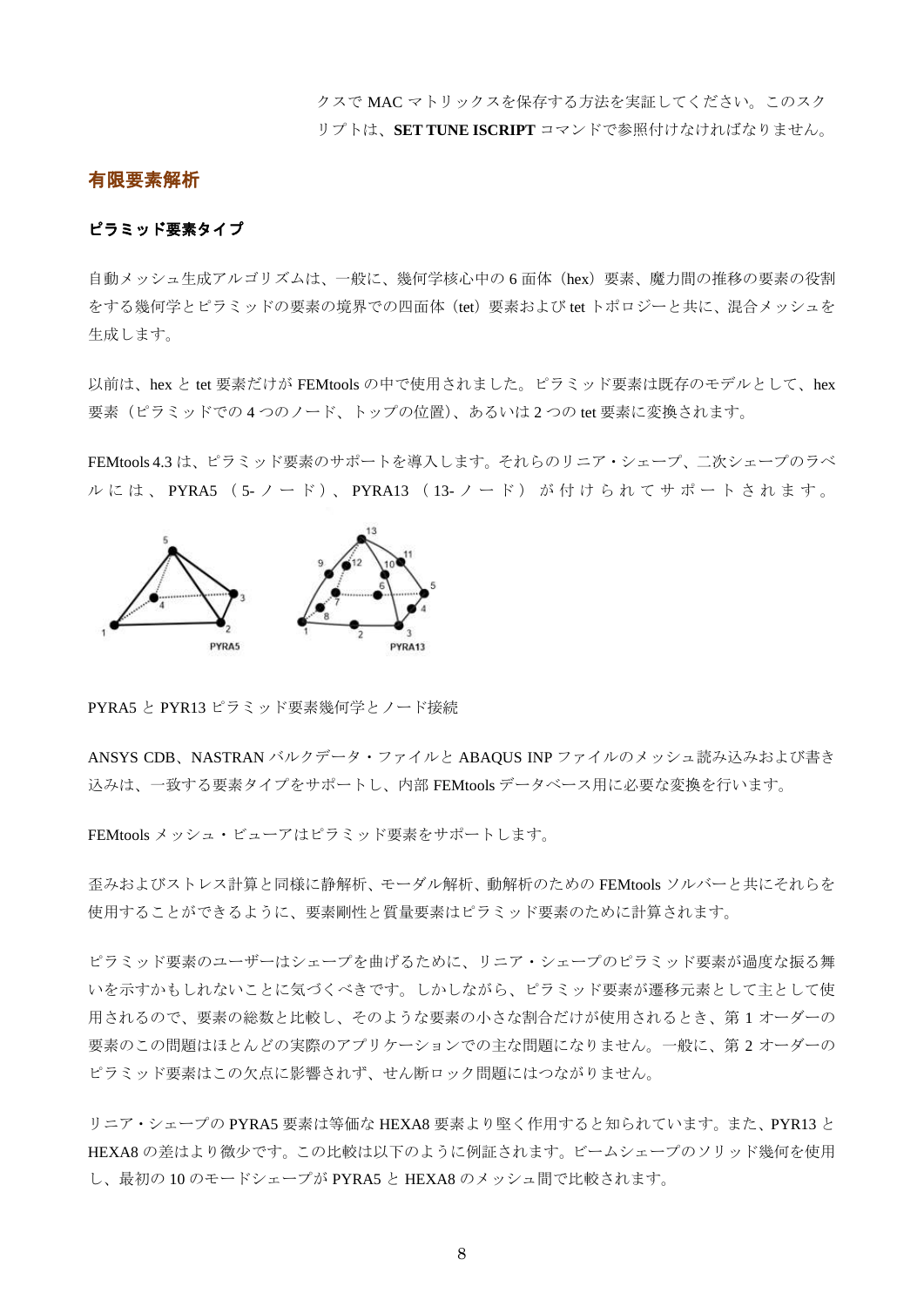

最初の曲げモード

Ŀ.

| PAIR | PYRA5 |                                |     | Freq. (Hz) HERA8 Free. (Hz) Diff (8) |      | MAC(3)  |
|------|-------|--------------------------------|-----|--------------------------------------|------|---------|
| 1    | 1     | 843.19                         | 1   | 817.23                               | 3.18 | 100.0   |
| 2    | 2     | 1215.1                         | 2   | 1193.7                               | 1.79 | 100.0   |
| 3    | 3     | 2236.4                         | 3   | 2167.2                               | 3.19 | 100.0   |
| 4    | 4     | 2753.8                         | 4   | 2617.9                               | 5.19 | 100.0   |
| 5    | 5     | 3100.3                         | 5   | 3044.9                               | 1.82 | 100.0   |
| 6    | 6     | 4171.0                         | 6   | 4041.9                               | 3.19 | 100.0   |
| 7    | 7     | 5087.0                         | 7   | 5086.7                               | 0.01 | 100.0   |
| 8    | 8     | 5510.0                         | 8   | 5235.2                               | 5.25 | 100.0   |
| 9    | 9     | 5549.6                         | - 9 | 5448.9                               | 1.85 | 100.0   |
| 10   | 10    | 6507.4 10                      |     | 6305.3                               | 3,20 | 100.0   |
|      |       |                                |     |                                      |      |         |
|      |       | また、同様に PYR13 と HEXA8 のメッシュ間の比較 |     |                                      |      |         |
| PAIR | PYR13 |                                |     | Freq. (Hz) HERA8 Free. (Hz) Diff (8) |      | MAC (%) |
| 1    | 1     | 819.22                         | 1   | 817.23                               | 0.24 | 100.0   |
| 2    | 2     | 1196.2                         | 2   | 1193.7                               | 0.20 | 100.0   |
| 3    | 3     | 2172.6                         | 3   | 2167.2                               | 0.25 | 100.0   |
| 4    | 4     | 2649.9                         | 4   | 2617.9                               | 1.22 | 100.0   |
| 5    | 5     | 3051.4                         | 5   | 3044.9                               | 0.21 | 100.0   |
| 6    | 6     | 4050.2                         | 6   | 4041.9                               | 0.21 | 100.0   |
| 7    | 7     | 5087.2                         | 7   | 5086.7                               | 0.01 | 100.0   |

これは次の解析結果に結びつきます。

5301.3 8

5458.7 9

6314.1 10

 $\overline{9}$ 

- 9

8 8

10 10

- 二次の PYR13 は、PYRA5 より HEXA8 に接近し、それらが近似することを確認してください。
- リニア・シェープと二次のピラミッドについては、ねじれのモード4 および8 のように大きな不一致が 第1オーダーと第2オーダーに観察されます。

5235.2

5448.9

6305.3

1.26

 $0.18$ 

 $0.14$ 

 $100.0$ 

100.0

100.0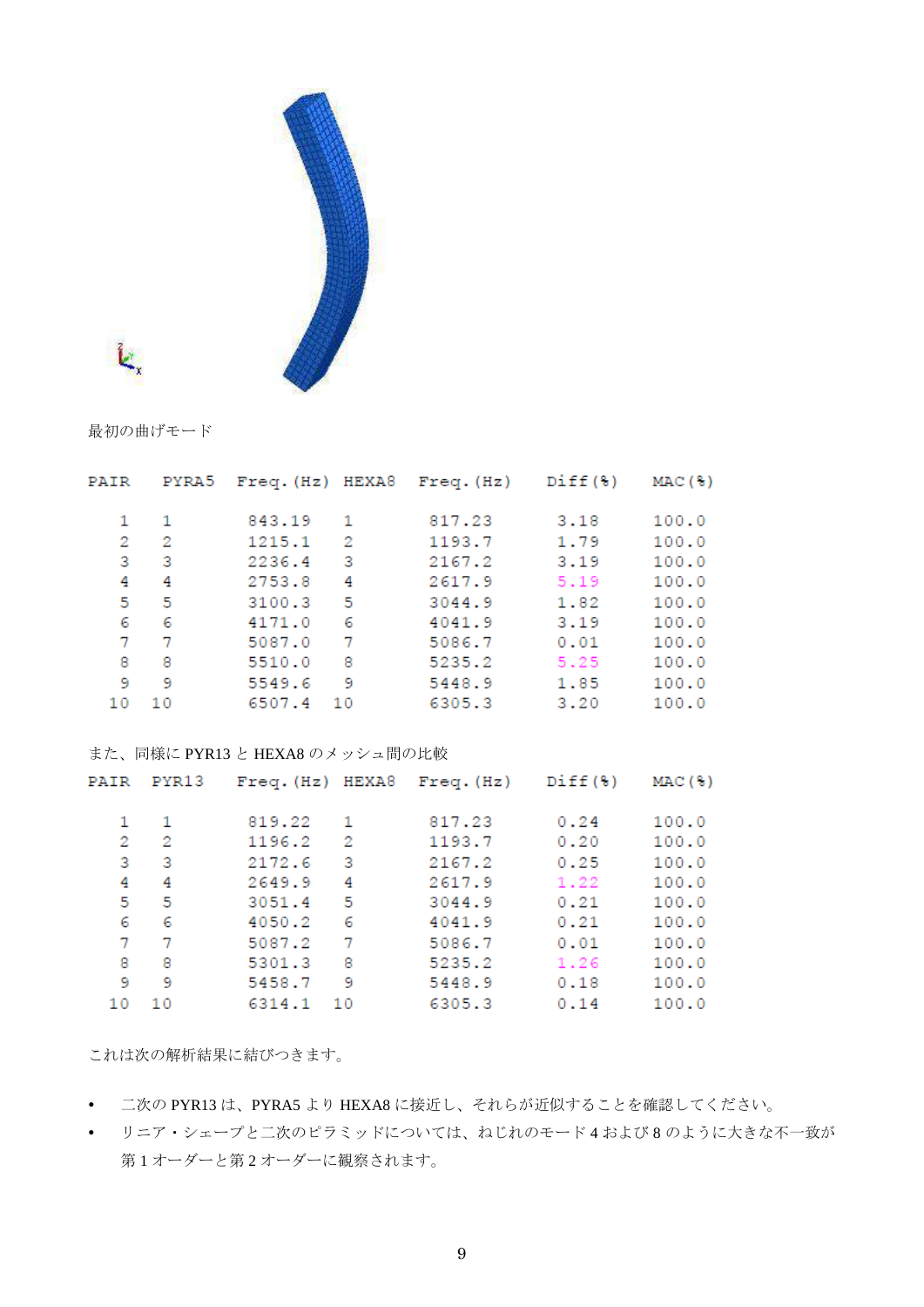

ねじれモード4と8

#### 他の変更

- コマンド DEFINE PRESSURE のシンタックスは次の方法で修正されます。
	- 圧力値の定義
	- オリエンテーション・ベクトル値の定義
- ユーティリティ・スクリプト. ..¥scripts¥utilities¥convert\_pressure.bas は圧力荷重を結節点のスタティック 荷重に変換します。

#### **FEMtools メッシュ**

- コマンド GENERATE CONVERT、5-noded のリニア・シェープのピラミッド要素 (PYRA5) と 13-noded の二次ピラミッド要素 (PYR13) まで、サポートします。
- この初期化がまだ行われなかった場合、Test Model Editor (Database > Mesh Tools > Test Model Editor)は、 デフォルト変位 DOF (UX、UY、UZ) を使用するために新しく生成されたポイントを初期化します。

#### FEMtools ダイナミクス

#### FRF ベース·アセンブリ (FBA) を使用した吸収器のシミュレート

新しい例題は吸収器を設計するために FBA の使用方法を実証します。この例題のスクリプトとデータのファ イルは、フォルダー../examples/dynamic/fba/tuned\_absorber で見つけることができます。

この例題はモーダル・ベース・アセンブリ (MBA) を実証するために使用されるのと同じモデルを考慮し、 FBA 技術を使用し、吸収器をシミュレートします。FE モデルを備えた、あるいはテスト・データのみを備え た FBA を使用した実証例題のいくつかが含まれています。MBA または FBA には応用されず、有限要素モデ ルに標準の集中質量、スプリングおよびダンパー要素を加えることにより、吸収器をこのようにシミュレー トする参照スクリプトが含まれています。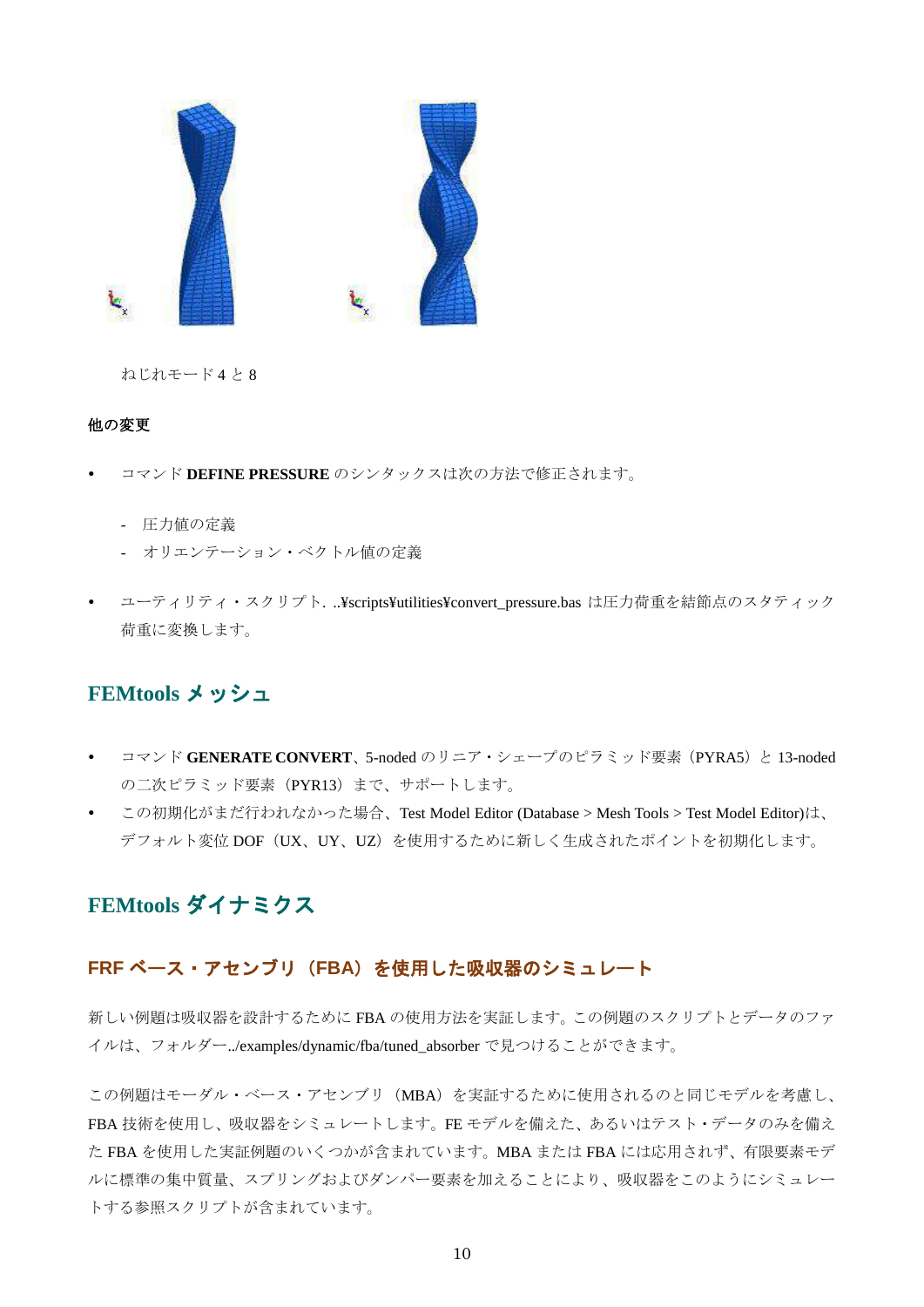吸収器を使用については、FEMtools Dynamics User's Guide, Chapter 7 章、FRF ベースのアセンブリを参照して ください。

#### 示実私識質ベ実ス質仔セン字式㸦**MBA**㸧

ユニット・システム・セッティングと無関係に、Create/Edit MBA Substructure ダイアログに示された周波数 (=Hz) とダンピング (=%) のユニットを編集します。

| Property              | Value                 | $\mathcal{O}_2$      | $\overline{r}$ |
|-----------------------|-----------------------|----------------------|----------------|
| <b>Id</b>             | þ                     | $\rightarrow \infty$ | 号              |
| Type                  | <b>Tuned Absorber</b> |                      |                |
| Node                  | 0                     |                      |                |
| <b>DOE</b>            | U1                    |                      |                |
| Frequency [Hz]        | 0                     |                      | 个              |
| Mass                  | $\bf{0}$              |                      | $\downarrow$   |
| Damping [%]           | 0                     |                      |                |
| <b>Status: Active</b> | ✓                     |                      |                |
| <b>Title</b>          |                       |                      |                |
|                       |                       |                      |                |
|                       |                       |                      |                |
|                       |                       |                      |                |
|                       |                       |                      |                |
|                       |                       |                      |                |

Create/Edit MBA Substructur ダイアログボックス

# FEMtools プリテスト解析と相関分析

- 一般に、得られるモードシェープの経験あるいは既知に基づいた明白なテスト位置を手動で定義したい と思うかもしれません。これらは固定センサーと呼ばれ、自動的にセンサー選択を得るために使用され る方法とセッティングに常に含まれるセンサーを指定するために Automated Sensor Selection パネルの 中で使用されます。このトピックについての新しいセクションが FEMtools に加えられます。FEMtools Pretest and Correlation Analysis User's Guide 1 章、モーダル・プリテスト解析、センサー選択、自動センサ 一位置などを参照してください。
- 方法 EIM および SEAMAC のための Automated Sensor Selection パネルの最適化は、FEMtools 4.2 と比較 して、選択アルゴリズムの重要な速度アップに帰着します。
- 相関分析セッティング correlation.model (参照モデル ID: 1=FEM、2=test) および correlation.reference (座 標系)は、コマンド CLEAR ALL でデフォルト値にリセットされます。デフォルト値は correlation.model=1、 correlation.reference=0 です。

これらのセッティングがコンテキストに依存する値と異なるタイプ PROPERTY (タイプ SETTING の代 わり)の変数であることに注意してください。したがって、それらのデフォルト値は埋め込まれます。 また、それらはデフォルト・セッティング・ファイル (INIファイル)には含まれていません。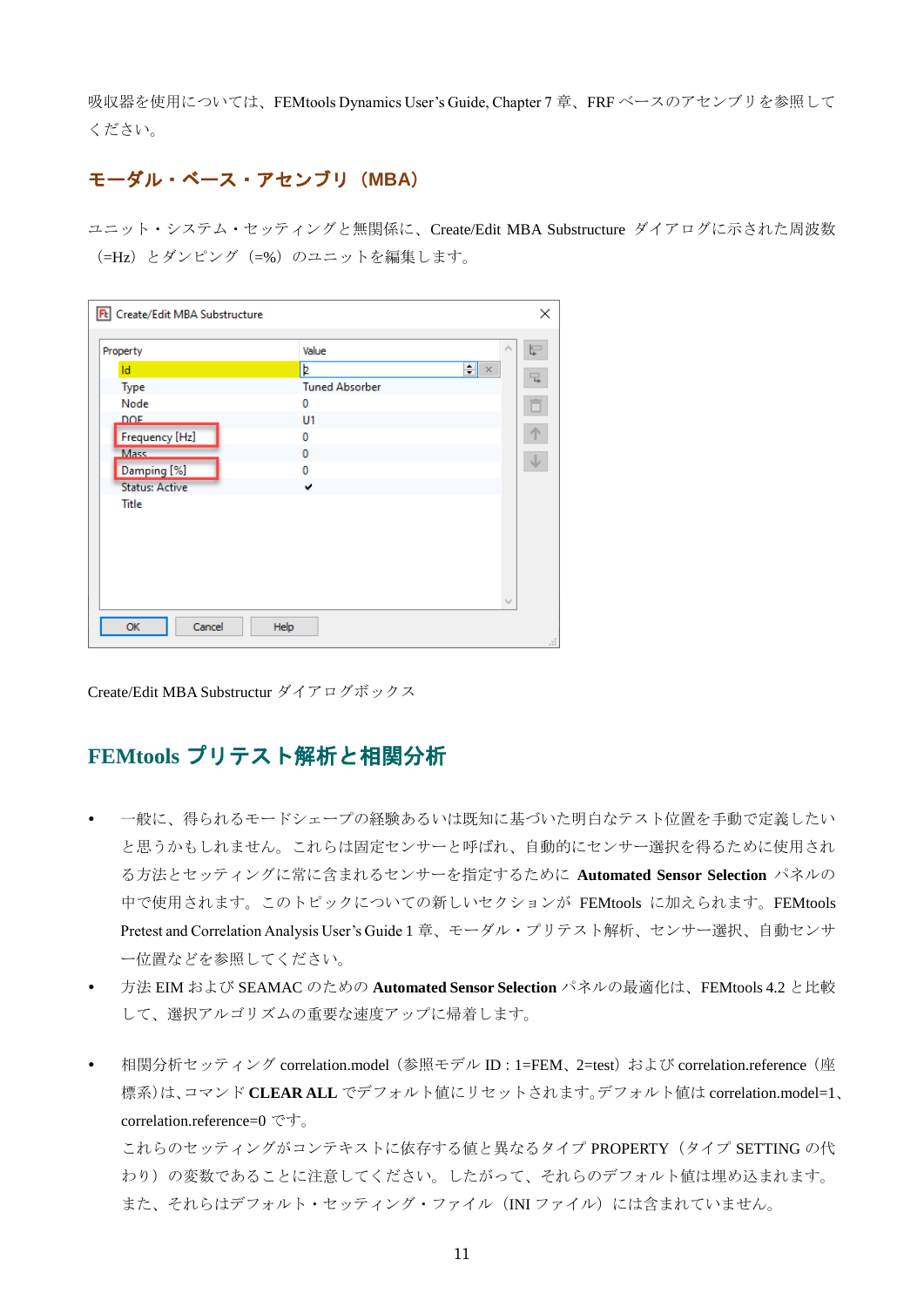コマンド EXAMINE KED PLOT ON は正確に運動エネルギー分配 (KED) にソートされたノードと 標準化された運動エネルギーヒストグラム表を示します。KED は、KED の累積的にソートされたカ ーブを使用し、ターゲットモード選択をサポートするために解釈することができます。グローバル モードは典型的にはカーブを徐々に増加します。その一方でローカルモードはより水平曲線化しま す。これは、モード1グローバルモード(左図)およびモード7ローカルモード(右図)と共に示 されます。



KED 累積的ソートカーブ(左=グローバルモード、右=ローカルモード)

両方のモード・ヒストグラムは類似したように見え、ローカルとグローバルなモードを識別するの にそれほどふさわしくありません。



ヒストグラム・カーブ:グローバルモード(左)、ローカルモード(右)

EXAMINE KED コマンドの補語 BASE DOF は旧バージョンで働いていませんでした。それは、節 点結果(=デフォルト)とDOF結果を選ぶことを可能にします。

モード刺激解析 (MPA) は、負の DOF で働きます。以前は、コマンド EXAMINE MPA を備えた負 の DOF の使用はエラーメッセージを引き起こしました。MPA 結果は DOF サインに依存することな く、DOF サインなしでレポートされます。この修正の結果、負のDOF を使用し、manual excitation selection (Excitation Location Selection パネル)を使用することが可能になりました。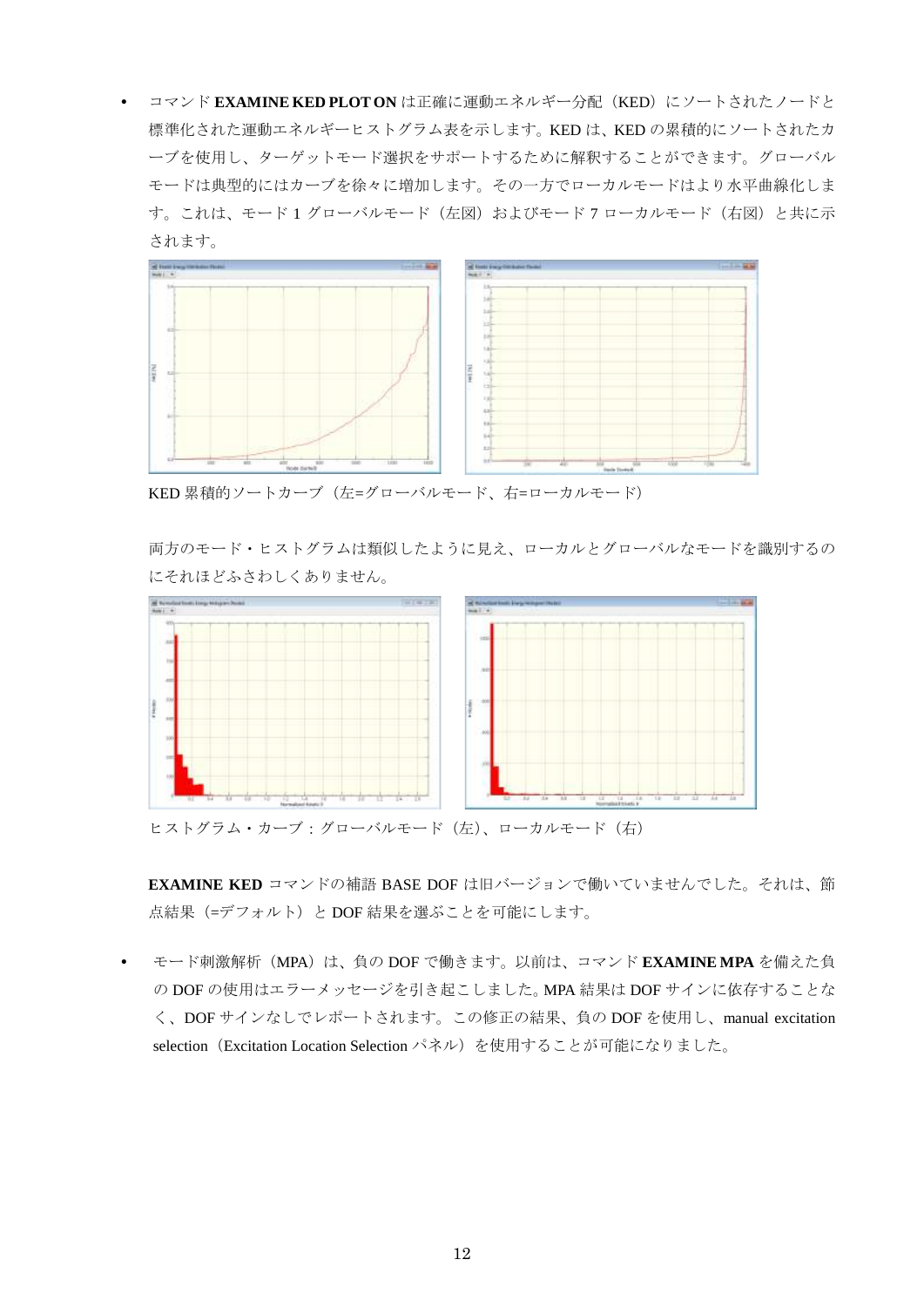| <b>Excitation Location Selection</b><br>A x |                                       |                  |  |  |  |  |
|---------------------------------------------|---------------------------------------|------------------|--|--|--|--|
|                                             | <b>Excitation Selection Technique</b> |                  |  |  |  |  |
|                                             | Mode Participation Analyis (MPA)      |                  |  |  |  |  |
|                                             | <b>Target Mode Selection</b>          |                  |  |  |  |  |
|                                             | All FEA Modes<br>Mode Set :           |                  |  |  |  |  |
|                                             | Number of Modes in Set: 10            |                  |  |  |  |  |
|                                             | <b>Candidate Excitation Locations</b> |                  |  |  |  |  |
|                                             | <b>Automated Excitation Selection</b> |                  |  |  |  |  |
|                                             | Manual Selection DOF Settings         |                  |  |  |  |  |
|                                             | Coordinate System:                    | <b>Global CS</b> |  |  |  |  |
|                                             | $\vee$ DOF +UX                        | DOF-UX           |  |  |  |  |
|                                             | O DOF +UY                             | DOF-UY           |  |  |  |  |
|                                             | $\sqrt{}$ DOF +UZ                     | DOF-UZ           |  |  |  |  |
|                                             | Manual Excitation Selection           |                  |  |  |  |  |
|                                             | ÷<br>Node: $ 0 $                      |                  |  |  |  |  |
|                                             | Add Excitation                        |                  |  |  |  |  |
|                                             | ○ Remove Excitation                   |                  |  |  |  |  |
|                                             | ◯ Move Excitation                     |                  |  |  |  |  |
|                                             | () No Picking (Rotate, pan, zoom)     |                  |  |  |  |  |
|                                             | <b>Add Excitation</b>                 |                  |  |  |  |  |

Excitation Location Selection パネル

• DOF ペアに対する最小の変位寛容値は「より大きな」の代わりに「より大きなまたは等しい」が使 用されます。したがって、0 値の変位 DOF あるいは最小の変位寛容値を使用することは可能です。 実数値のシェープについては、絶対的な変位値がチェックされ、複素数値のシェープについては、 実数 (.re) と虚数(.im)の論理的な OR (||') がチェックされます。

# **FEMtools** 感度解析と **DOE**

- D 最適化とラテン・ハイパーキューブ設計については、指数関数的なサンプリング・スケールが一定の パラメータ分布と共に使用することができます。一定以外の分配が使用される場合、あるいは最小およ び最大のパラメータ境界が0または負である場合、そのパラメータのサンプリングは自動的に均等目盛 に変わります。
- 指数関数的なサンプリング·スケール (コマンド SET DOE SCALE 参照)、RSM ソルバー (コマンド SET DOE RSMSOLVER 参照)をそれぞれ使用することに対応する変数は、セッティング・ファイル (INI フ ァイル)に加えられます。それらは、コマンド CLEAR ALL を備えたデフォルト値にリセットされます。
- 内部データベース問題が解決されます。ある条件の下で、差異の方法で計算された時、1 ノード質量要 素(集中質量)および1ノードスプリング (アース・スプリング)に対する正しい感度値に結びつきま す。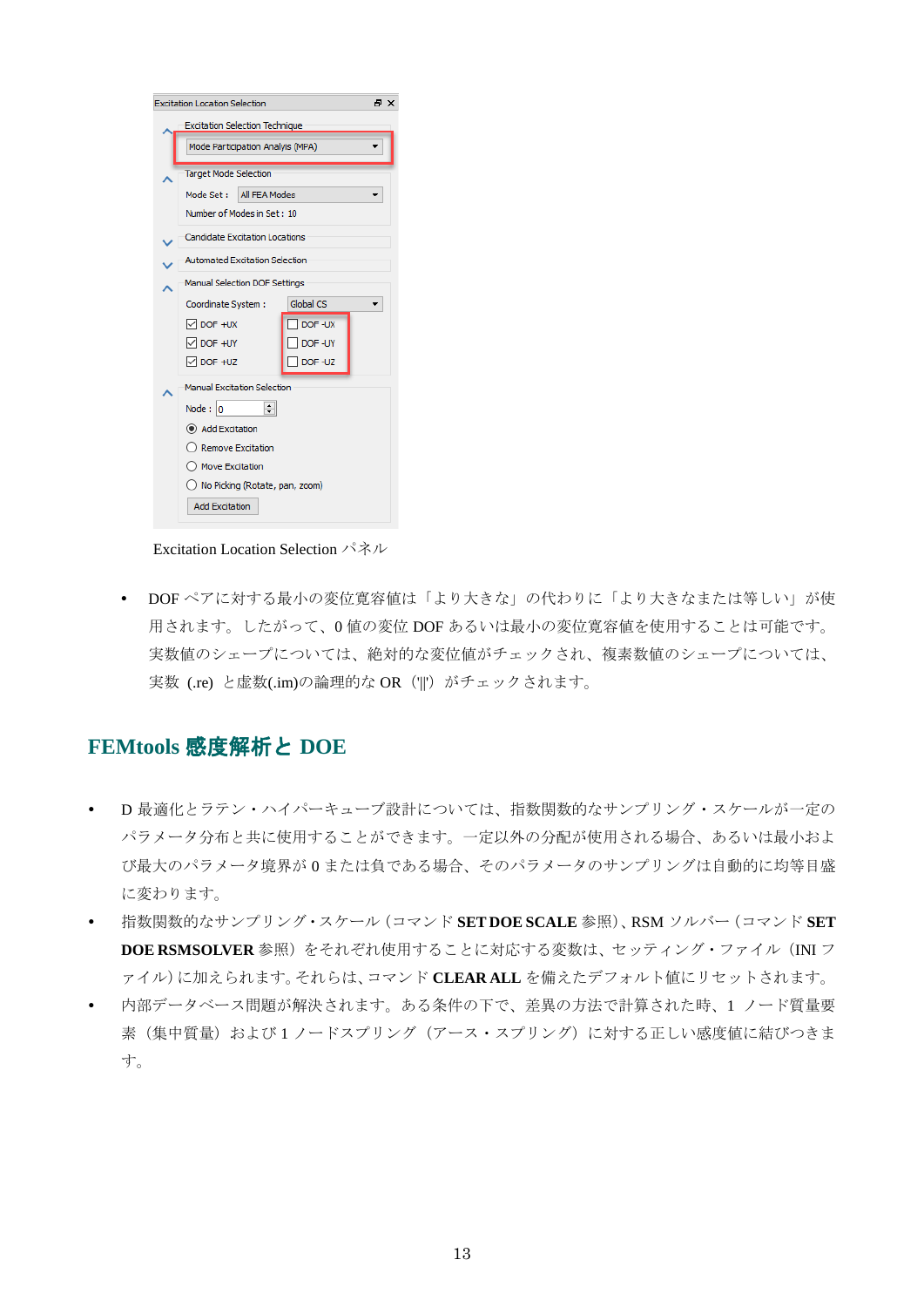#### FEMtools モデルアップデーティング

マニュアル・パラメータ・アップデーティングは、0-値のパラメータ・アップデーティングから保護さ れます。0-値のパラメータ·アップデーティングでは、以前は感度解析部分におけるゼロ割(divide-byzero) エラーを引き起こしました。内部のモデルアップデーティングが標準化された相対感度を使用するため、 それらを0-評価することができないことに注意してください。

# ABAQUS データ・インターフェイスおよびドライバー

- ABAQUS  $2022$  のサポート
- ピラミッド要素をサポートします。ABAQUS は、単に FEMtools タイプ PYRA5 に変換されるリニア・シ ェープのピラミッド要素 C3D5 をサポートします。
- ABAQUS 結果をインポートする場合、デフォルトの ODB ファイルを使用します。FIL または ODB の生 成は、ABAQUS バージョンおよび INP ファイルの属性の存在に依存しています。より詳細については、 ABAQUS ドキュメンテーションを参照してください。

最近の Abaqus バージョンでは、デフォルトでは、FIL ファイルを生成せず、単にODB と SIM ファイル を生成します。ただし、SIM フォーマットの非活性化によって、FIL ファイルを生成することができま す。例えば Abaqus 2021 から、FIL ファイルのモーダル・レコードを生成するには、\*FREQUENCY カー ドに、「SIM=NO」属性を加えてください。ODB は常に生成されます。したがって、それは省略時の書式 のように使用されます。

- examples¥updating¥text\_parameters¥abaqus の例題は、デフォルトで ODB ファイルを使用します。INP フ ァイルは FIL と ODB ファイル (\*FREQUENCY カードに SIM= NO を指定)の両方を生成するために修 正されます。また、カスタム ABAQUS ドライバ・スクリプト abaqus\_custom.bas は FIL または ODB を指 定する重要な FORMAT をサポートするために修正されます。
- 正確に ODB ファイル中の固有値テーブルを処理するために、修正が ODB リーダに加えられるようにす るには多数のステップが起因します。

# ANSYS データ・インターフェイスおよびドライバー

- ANSYS 2022.1 のサポート
- 修正済の ANSYS RST ファイル・フォーマット (新しい v2022) のサポート
- SAVE PROJECT コマンド、<project\_path>¥projectname.fpj として、プロジェクトを保存する場合、さら にファイル<project\_path>¥projectname\_anft.db として ANSYS インターフェイス・データベース・ファイ ル (anft.db) をコピーする場合、以前は GUI コマンドのみで実行されました。

このファイルが存在する時、SEARCH PROJECT コマンド (GUI メニュー) でプロジェクト・ファイル を開き、さらに関連する ANSYS インターフェイス・データベース・ファイル projectname\_anft.db を開き ます。このデータベース・ファイルなしで、リーダがデータベース・ファイルを休養させるように、再 度オリジナルの CDB ファイルをインポートすることが必要です。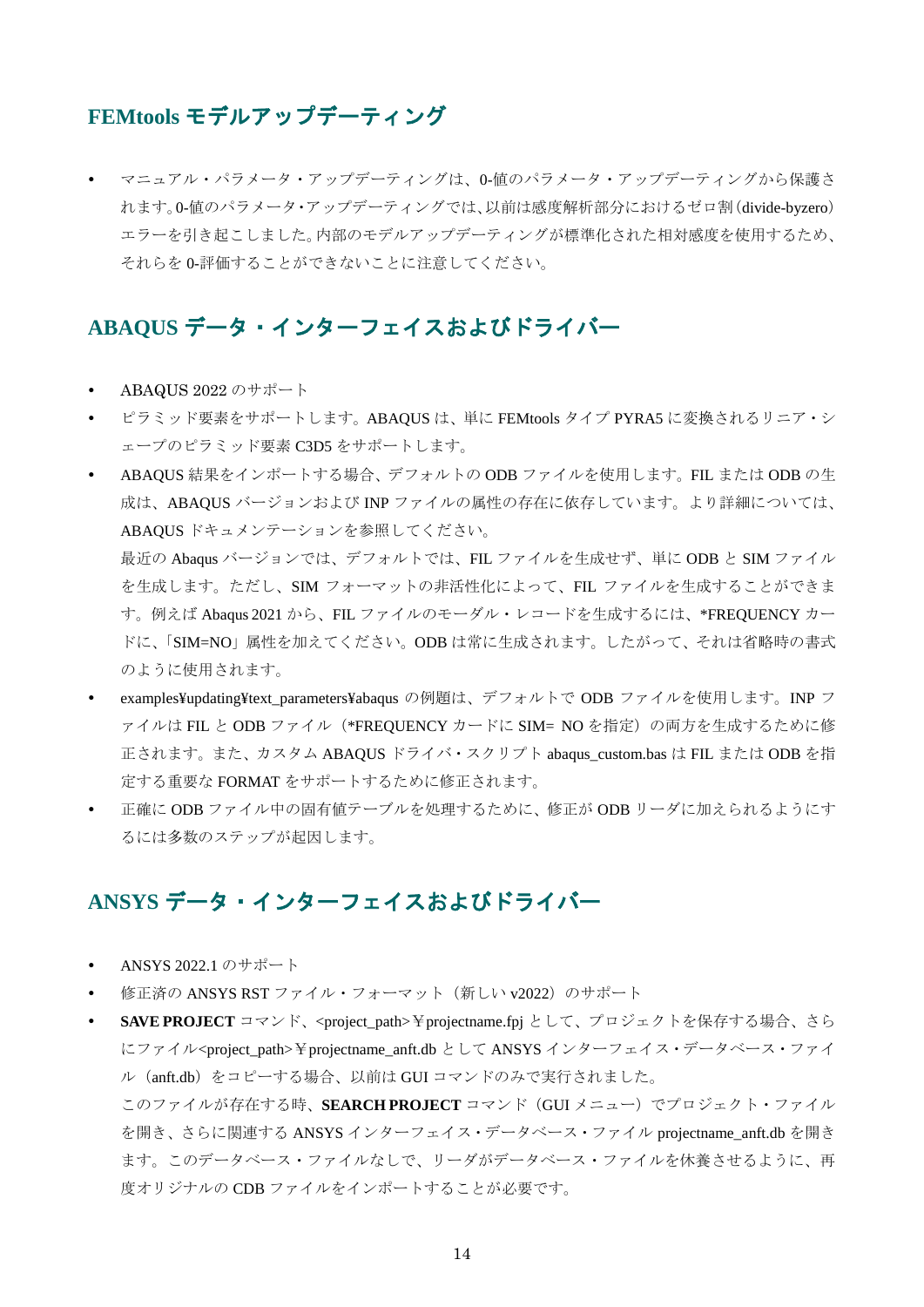- 初期化されないブッシング・プロパティは、CDB パーザによって識別されます。以前は、この空所が無 視されました。
- 任意の残る貼り札がない RCONST プロパティについては、フォーマット ITEM\_item を備えたラベル、 例えば、ITEM\_07 のように、自動的に指定されます。このように、プロパティは今までどおりパラメー タとして定義することができます。
- ピラミッド要素がサポートされます。FEMtools ピラミッド要素 PYRA5 と PYR13 は、ANSYS SOLID185 要素からその要素にそれぞれインポート、エクスポートされます。ANSYS が SOLID185 のピラミッド・ オプションをドキュメント化することに注目し、「not recommended (推奨されなかった)」として、古い HEXA8 要素のシェープ式をとります。
- CDB に対して名前を持っていないノード・セットをエクスポートする場合、ANSYS ソルバー中のエラ ーメッセージを引き起こすかもしれません。空のセット・タイトルのこの理性検知のために、検知され か、ダミーのノード・セット・タイトルがノードと要素のセットをエクスポートする CMBLOCK コマン ドに加えられます。

ノード用の NSET\_set\_internal\_index

要素セット用の ESET\_set\_internal\_index

このサポートの場合、次の CDB 出力を与えます。

CMBLOCK,NSET\_1 ,NODE, 40!蒔実孜実質賜実詩質思ン治実資ン詞定義㸦8i10㸧

# LS-Dyna データ・インターフェイスおよびドライバー

- MATERIAL\_ANISOTROPIC\_ELASTIC\_PLASTIC のカード定義中のコメント (\$#) の存在により、パラ メータ・アップデーティングを行うとき、LS-Dyna インターフェイス・データベース・ファイル (1sft.db)は正確に同期されませんでした。これが修正されます。 それは注意されることになっています、 以下が MATERIAL\_ANISOTROPIC\_ELASTIC\_PLASTIC に更新されます。 MATERIAL\_ANISOTROPIC\_ELASTIC
- POINTS と POS6P を特色とする INCLUDE\_TRANSFORM 変換のサポートが SCALE, ROTATE & TRANSL に追加されます。
- カード\*ELEMENT\_ORTHO:対応する材料 \* MAT ANISOTROPIC ELASTIC PLASTIC がサポートされます。 (既にサポートされた MAT\_ANISOTROPIC\_ELASTIC として) また、対応する ANISO3D 材料が作成されます。
- モードシェープ・リーダ (Isd3eigv) の最適化プログラムはファイル読み込みのために速度改良し、また TET10 (もし必要ならば)への TET4 要素を更新します。
- 修正済のファイル位置:

liblsdyna.so (Linux 用 LS-Dyna インターフェイス)は、..¥bin\_lin64.に位置します。このファイルは、Linux バージョンのみのために FEMtools で使用されます。

lsdyna.dll (Windows 用 LS-Dyna インターフェイス) は、..¥bin\_win64.に位置します。このファイルは、 Windows バージョンのみのために FEMtools で使用されます。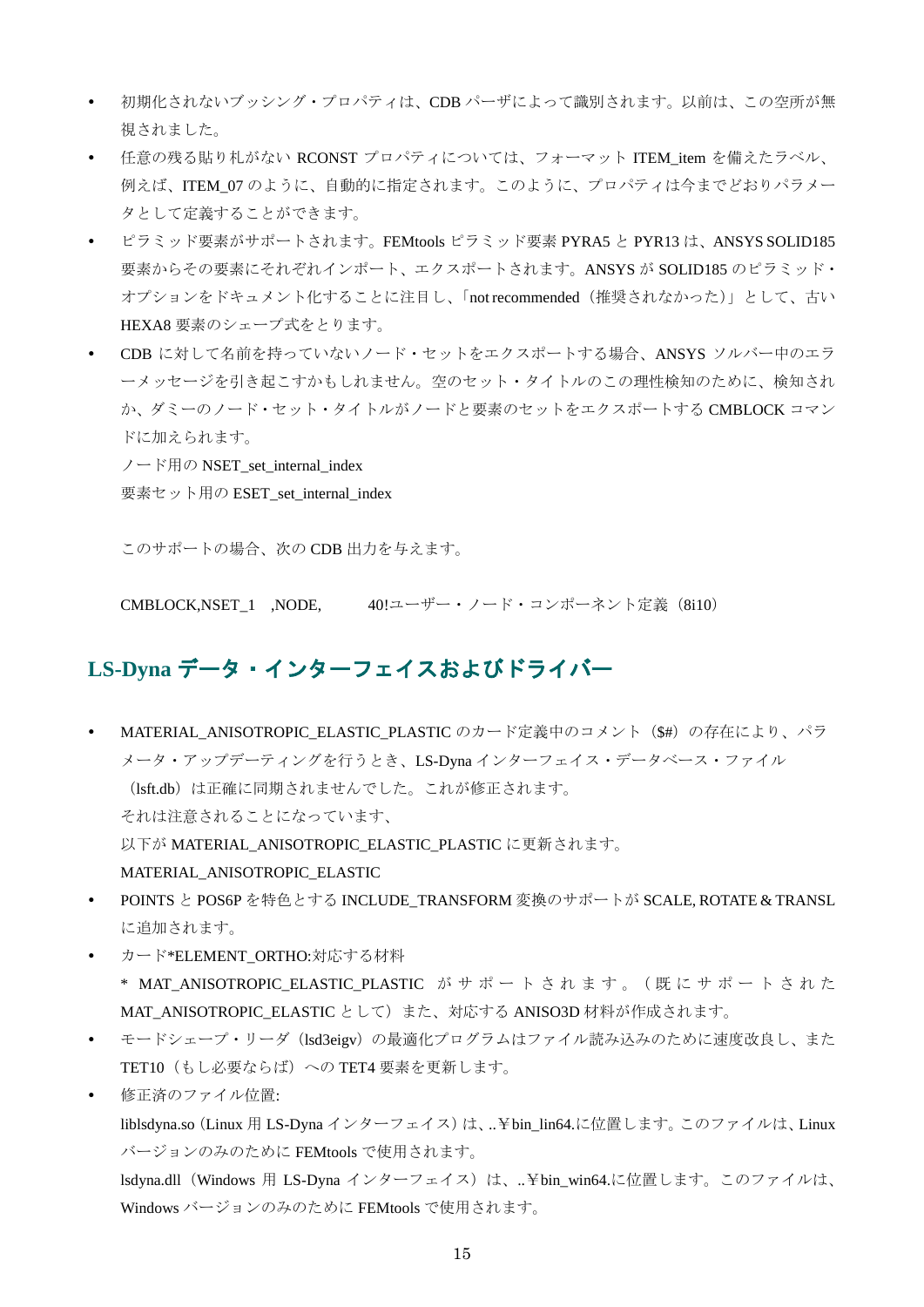lsd3eigv.eba(d3eigvリーダ)は、.¥scripts¥interfaces¥lsdynaに位置します。このファイルは、LinuxとWindows のための FEMtools バージョンに共通です。

# NASTRAN データ・インターフェイスおよびドライバー

- MSC.Nastran 2021.4 のサポート
- Simcenter  $(NX)$  Nastran 2022.1 のサポート
- ピラミッド要素 (NASTRAN 2019 リリース・ノートに記述された CPYRAM 要素) のサポート
- スクリプト..¥scripts¥interfaces¥nastran¥rselemop4.bas は、OP4 ファイルを使用して、NASTRAN スーパー 要素マトリックスをインポートするために使用され、また、関連する PCH は「unformatted」OP4 をサポ ートします。
- ..¥examples¥dynamic¥selem¥nastran\_op4 はフォーマットされていない OP4 ファイルの使用を実証するた めに更新しました。
- NASTRAN ドライバーは、ASSIGN OUTPUT2 コマンド含んでいます。それは倍精度 (64 ビットのダブ ルスおよび ILP64 64 ビット整数)の fort.51 を生成するために加えられました。

ASSIGN OUTPUT2='fort.51',unit=51,unformatted delete

それらがすべて共有し、要素の剛性と質量マトリックスを含む表現における計算上のモードシェープに 帰着し、それらは、高精度を保ちます。例題は固有ベクトル直角 (EBO) および感度計算です。

## SAP2000 データ・インターフェイスおよびドライバー

• SAP 2000年 v23.3.1 のサポート

#### モーダル・パラメータ・エクストラクター (MPE)

#### 自動化のための改善セッティング

SETMPE コマンドの次の補語のそれらの値が自動的に決定されことを意味し、モードダル·パラメータ·エ クストラクター (MPE) のセッティングを初期化します。

- MAXFREOUENCY 周波数レンジ (Hz) 上限を指定します。デフォルト値の-1 は FRF 周波数レン ジから自動的に決定されることを意味します。
- MINFREQUENCY 周波数レンジ (Hz) 下限を指定します。デフォルト値の-1 は FRF 周波数レン ジから自動的に決定されることを意味します。
- MAXORDER 安定化ダイアグラムの構築を考慮する最大のモデルオーダーを指定します。 デフォルト値の-1 はピークを合計された FRF カーブを数えることにより決定 されることを意味します。これは MPE パネル中で示される値と同じです。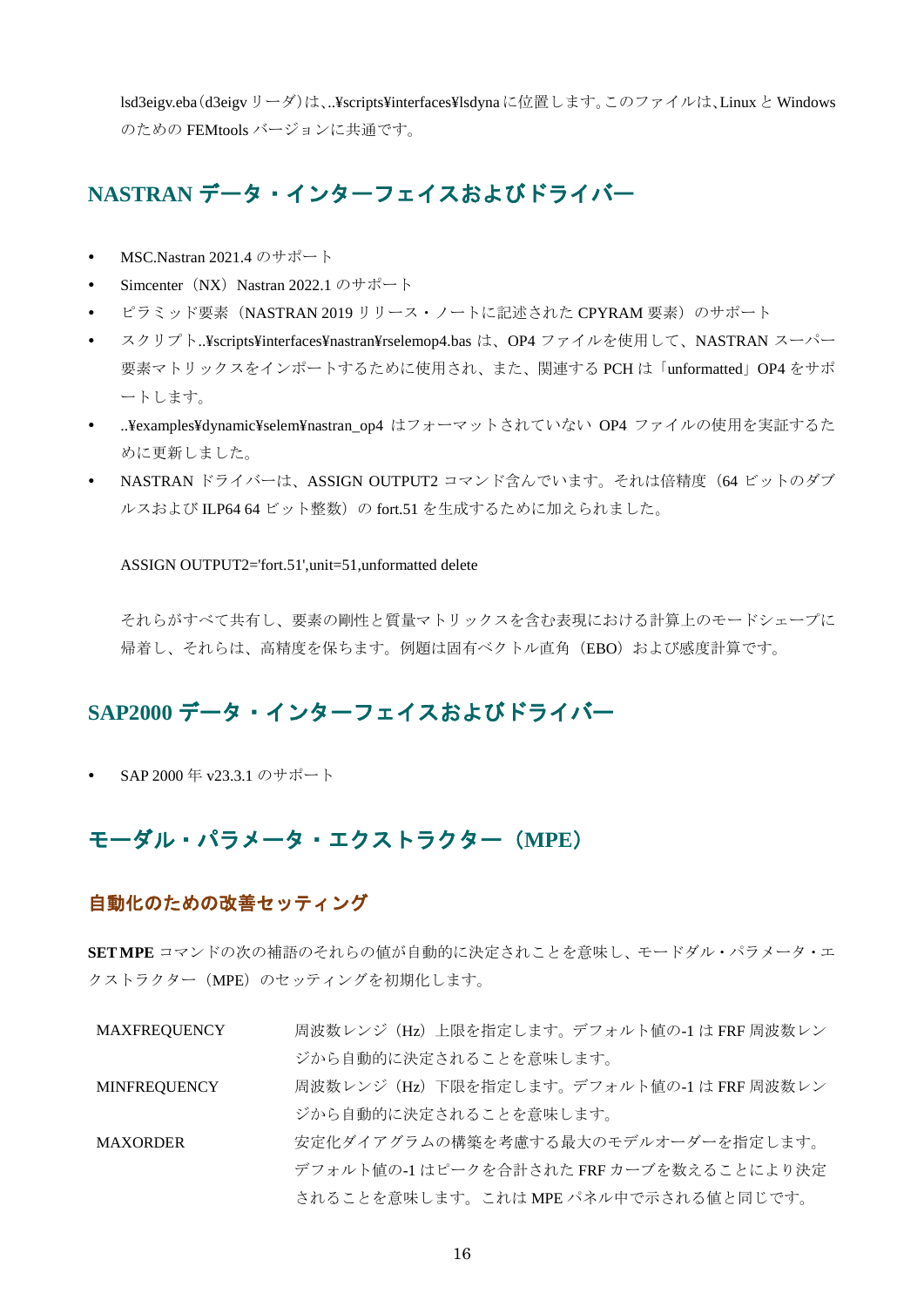この変更結果は、FRF またはコンピューティングの XPS をインポートした後に直接コマンド MPE POLES EXTRACT を使用することができるように、MPE セッティング (すべて) に指定されたデフォルト値あるい は計算されたデフォルト値が存在するということです。

選択された範囲中のピーク数に基づいて、MAXORDER が自動的にセットされるように、MINFREQUENCY および(または) MAXFREOUENCY 値が特定の範囲にセットされる場合、この変更は自動ポール抽出には 特に有益です。以前は、MAXORDER のデフォルト値は21、あるいは別の値に手動でセットされなければな りませんでした。FRF および FRF sum 合計を見ることができますが、オートメーション・コマンドにおいて、 対象のFRF 範囲のピーク数が未知で、他の方法でそのピーク数を推測しなければならない場合には、障害と なるため、これは GUI パネルにおいて推奨されます。

## コマンド

#### 新しいコマンド

| <b>EXPORT SET</b> | テキストファイルに FEMtools セット・アイテムをエクスポートします。 |
|-------------------|----------------------------------------|
| <b>IMPORT SET</b> | テキストファイルから FEMtools セット・アイテムをインポートします。 |

#### 修正済のコマンド

| BC2SPRING | 新しい補語 GEOMETRY と TARGET は付け加えました。 |
|-----------|-----------------------------------|
| ELEMENT.  | 新しい補語が ELEMENT 選択シンタックスに加えられました   |
|           |                                   |

- 指定要素リスト (elist) の隣接要素をすべて選択するために ADJACENT elist 補語を指定します。
- 指定要素リスト (elist) に付けられる要素をすべて選択するために ATTACHED elist を指定します。
- 指定要素リスト (elist) と同一平面にある要素をすべて選択するために BYFACE elist を補語に指定します。

# **FEMtools スクリプト**

#### 新しい FEMtools スクリプト機能

このセクションは、このリリースの新しい FEMtools スクリプト機能について記述します。

| UniqueRows | 値およびカラムのオーダー値を見ることにより、配列からユニーク列を得ま |
|------------|------------------------------------|
|            | す。                                 |
| OpenURL    | ブラウザーまたはデフォルトのウェブ位置を開く。            |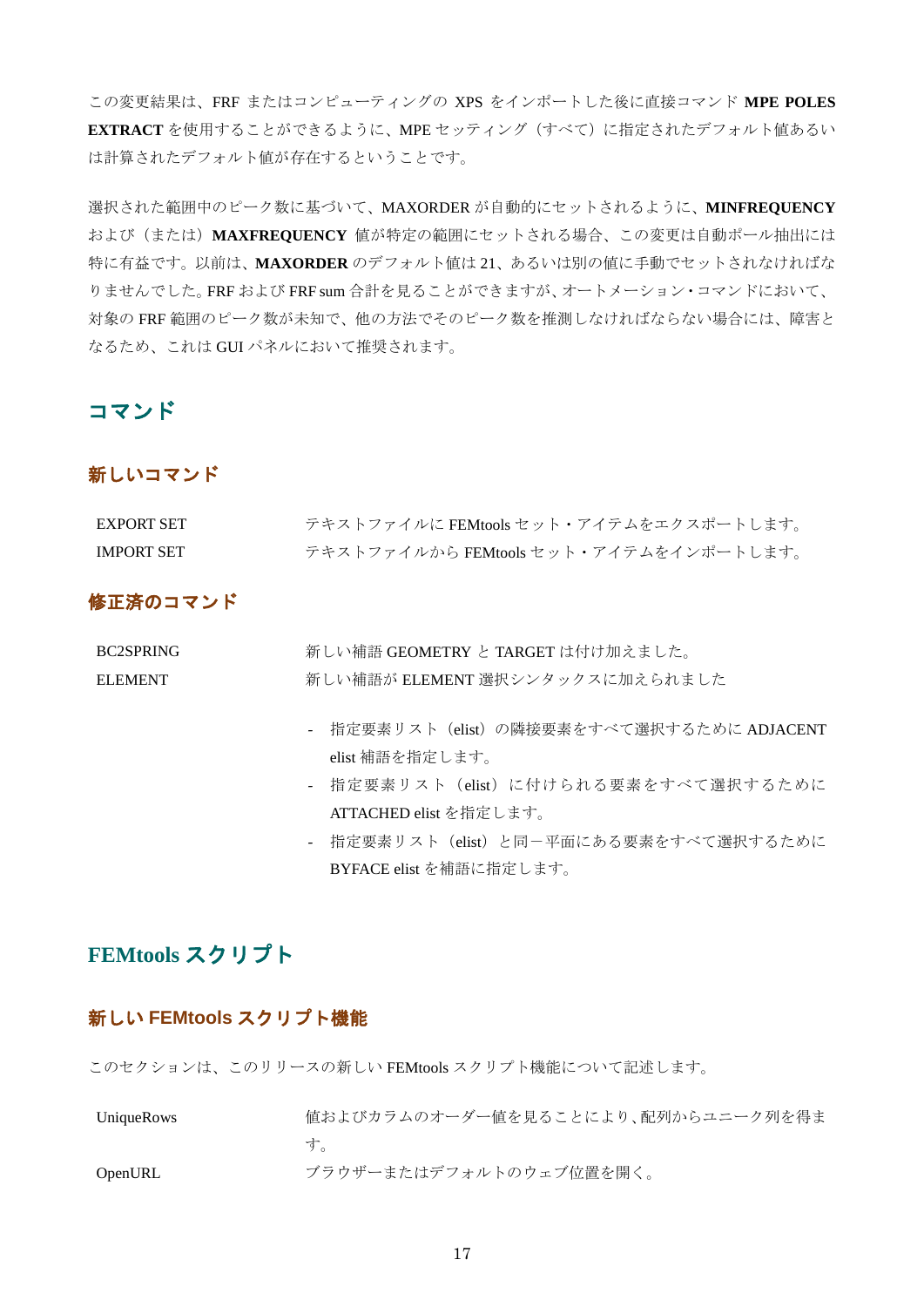# **修正済の FEMtools スクリプト機能**

このセクションは、このリリースの FEMtools スクリプト関数の変更について記述します。

SQLQuery 特定された引き数はスレッド実行を指定するために追加されます。

#### **FEMtools API**

#### 新しい **FEMtools API** 機能

このセクションはこのリリースに新しい FEMtools API 関数について記述します。

| Ft FindMin    | アイテムの最も小さな外部識別番号を返します。 |
|---------------|------------------------|
| Ft GetFormVar | 現在の形式から属性を検索します。       |
| Ft SetFormVar | 現在の形式へ属性を関連させます。       |

#### 修正済 **FEMtools API** 関数

このセクションは、このリリースに FEMtools API 関数の変更について記述します。

| Ft DefPairedDOF | 測定ポイント・インデックスが0(第2引き数)にセットされ、その後ノー           |
|-----------------|----------------------------------------------|
|                 | ド・インデックス(第1引き数)にセットされる場合、Ft DefPairedDOF は、  |
|                 | ペアになったノード・インデックスとして解釈されます。この場合、DOFペ          |
|                 | ア・テーブルでノードポイントペア・テーブルと同期することは、PAIR DOF       |
|                 | コマンドの指定時間節約になります。                            |
| Ft DefVar       | 第3のオプション引き数(ブール)は変数がセッティング (True の場合=デ       |
|                 | フォルト)あるいは状態変数(False の場合)として定義されるかどうかコ        |
|                 | ントロールするために付け加えられます。セット変数はプロジェクト・ファ           |
|                 | イルに保存されます。ただし、状態変数は現在のセッションに関連させられ、          |
|                 | プロジェクト・ファイルに保存されません。                         |
| Ft LoadForm     | Ft GetFormVar("Arg")で検索される場合、形式からオプションの第5の引き |
|                 | 数を渡すために追加されます。                               |

#### 定数

新しい定数は、ピラミッド要素タイプ用に追加されます。

| <b>Constant</b> | Value | <b>Description</b> |
|-----------------|-------|--------------------|
| ET PYRA5        |       | 5-noded ピラミッド要素    |
| ET PYR13        | 16    | - 13-noded ピラミッド要素 |

新しい一定のタイプ"Parameter Level" (PL) が導入され、次の定数が定義されます。